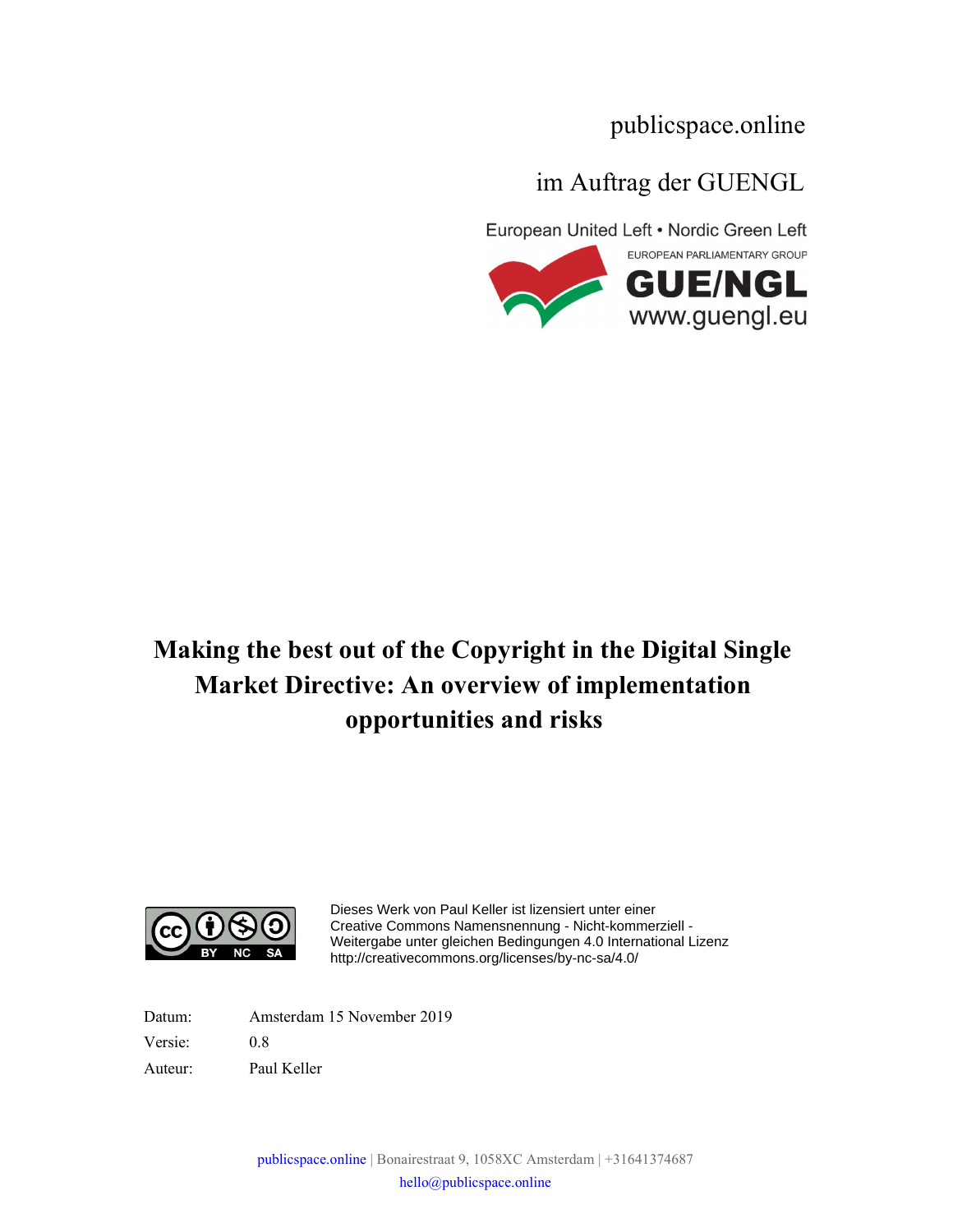| <b>Introduction</b>                                                              | 3   |
|----------------------------------------------------------------------------------|-----|
| <b>Implementing the DSM Directive</b>                                            | 4   |
| <b>Part 1: Exceptions and Limitations</b>                                        | 6   |
| Article 3 and 4 on Text and Data Mining                                          | 7   |
| Article 5 online education                                                       | 100 |
| Article 6 preservation                                                           | 143 |
| Article 7: Common provisions                                                     | 176 |
| Articles 8-11: Use of out-of-commerce works                                      | 188 |
| Article 25: Further harmonisation of existing exceptions and limitations         | 243 |
| <b>Exceptions and Limitations: Summary</b>                                       | 265 |
| <b>Part 2: Other provisions</b>                                                  | 287 |
| Article 14: Works of visual art in the public domain                             | 287 |
| Article 17: Use of protected content by online content-sharing service providers | 29  |
| <b>Conclusions</b>                                                               | 364 |
| Fixing the fragmentation of exceptions and limitations                           | 364 |
| Building a registration infrastructure                                           | 375 |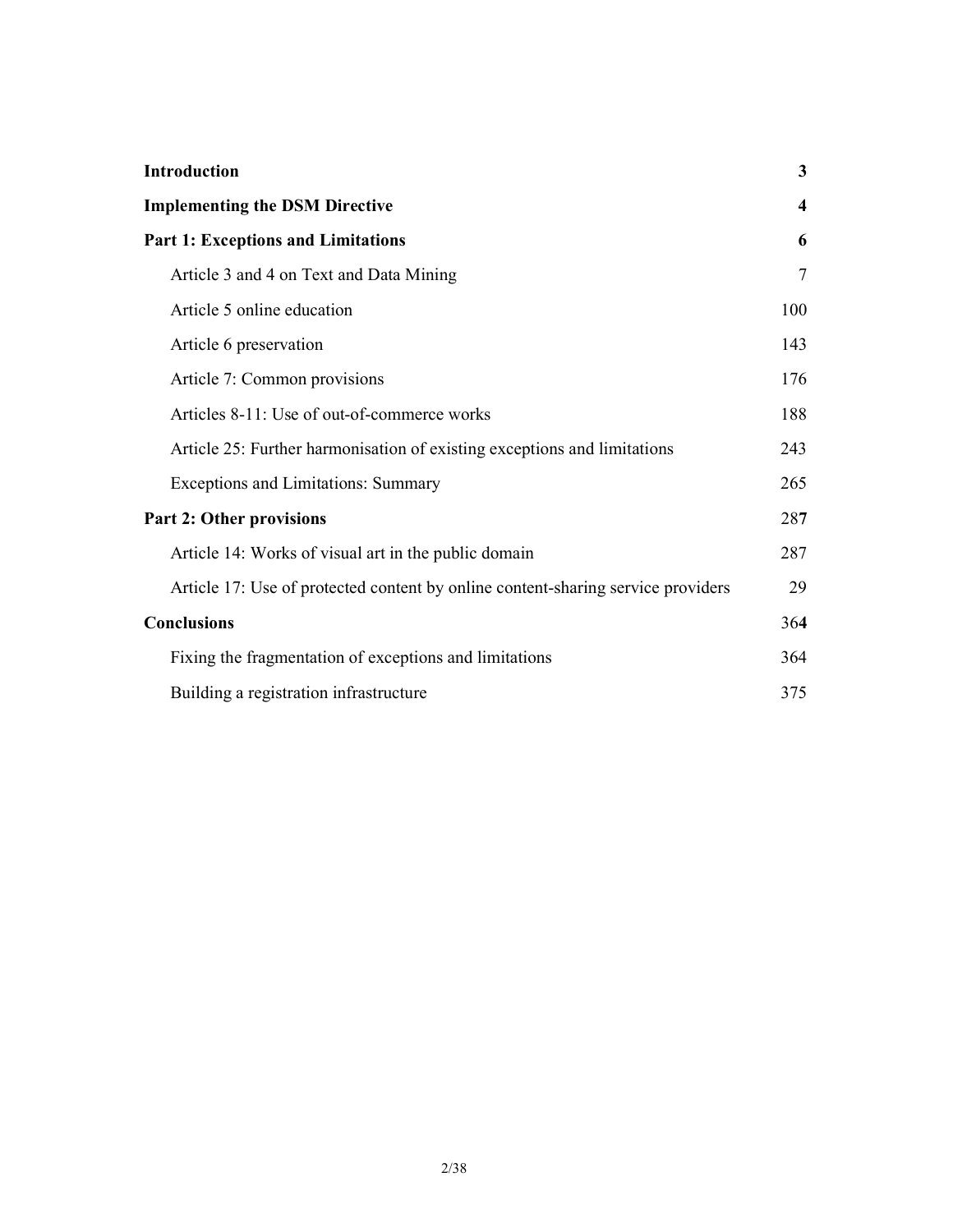# Introduction

-

This document provides a high level analysis of the risks and opportunities created by the National implementations of Directive (EU) 2019/790 of the European Parliament and of the Council of 17 April 2019 on copyright and related rights in the Digital Single Market (hereafter "DSM Directive"). This Directive was adopted in april 2019 and Member States have until 6 June 2021 to implement the provisions contained in the Directive.

This analysis focuses on the provisions that are directly relevant to the education, research and cultural heritage sectors. This includes exceptions and limitations to copyright that have these institutions as beneficiaries and which are discussed in Part 1. Part 2 of the analysis focussed on two other provisions that are either relevant to public interest organisations (Article 14 on the protection of the public domain) or that have been especially controversial and are likely to have a significant impact on how the public interacts with copyrighted works online (Article 17). The final section of this document summarizes the analysis and the recommendations made throughout the analysis.

For each of the provisions discussed in this Directive a summary of the provision and its context is provided. This is followed by a list of issues where implementation by the Member states can significantly impact the scope and usefulness of the provision in question. It is important to note that this document does not provide implementation guidelines<sup>1</sup>, but rather identifies issues that are relevant for ensuring that implementations of the Directive provide maximum benefit to public interest organisations and the public at large

This also means that this analysis has been authored with a specific objective in mind: to leverage the implementation of the DSM Directive to maximise the room that institutions in the education, research and cultural heritage sectors (and their users) have when operating in the digital environment. Given this objective this analysis does not limit itself to a literal transposition of the Directive, but also identifies opportunities for member states to go beyond what the Directive requires them to do.

 $<sup>1</sup>$  Such guidelines are currently being worked on by a number of civil society organisations including</sup> COMMUNIA and library organisations such as IFLA, EBLIDA and LIBER.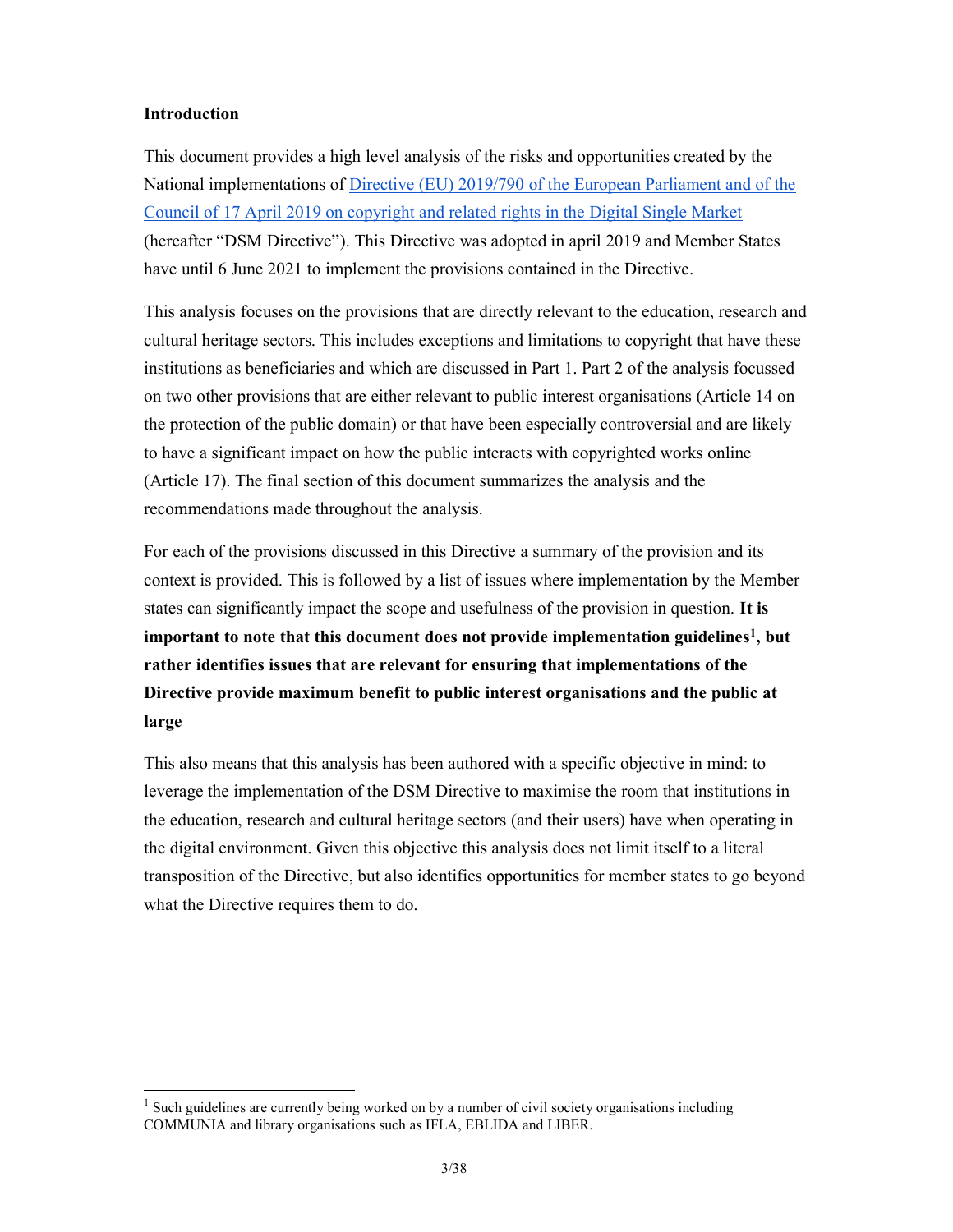#### Implementing the DSM Directive

-

The EU Member States<sup>2</sup> have 2 years to implement the provisions laid down in the DSM Directive. The Directive supplements a number of existing EU Directives in the field of copyright law, most importantly Directive 2001/29/EC of the European Parliament and of the Council of 22 May 2001 on the harmonisation of certain aspects of copyright and related rights in the information society (hereafter "InfoSoc Directive").member states have traditionally implemented the EU Directives in the field of copyright in various ways. Some unified acts that cover all types of rights while others have different acts for different types of rights (copyright, related rights, database rights, ect). As a result some member states may implement the Directive all at once, while others may implement different parts of the Directive separately<sup>3</sup>. It can be expected that most member states will implement the provisions contained in the Directive by adapting and expanding existing legislation (most importantly their copyright acts). This also means that legislative processes aimed at implementing the Directive in the Member states provide an opportunity to include additional changes to the existing national copyright rules (as long as such changes stay within the legislative scope that is provided by the InfoSoc Directive). This fact is explicitly acknowledged by Article 25 of the Directive.

One of the main legislative objectives of the DSM Directive was to further harmonize the EU copyright rules between the member states. While the effort to harmonize stayed well behind what civil society organisations, academics and progressve politicians have advocated for, the objective to harmonize is reflected throughout the Directive. Most of the provisions in the Directive are mandatory for member states to implement<sup>4</sup> and there is relatively little room for member states to make substantive choices or deviate from the text of the provisions. However there are still substantive choices that can be made by the Member States when implementing the Directive.

Another (relatively novel) element of the Directive is that it leaves some specific implementation questions to be determined by stakeholder through a number of stakeholder dialogues both on the European (Article 17) and on the Member State level (Articles 3 and

 $2 \text{ In this document Member States is understood to include the EEA countries that will also need to implement the EEA countries.}$ the provisions contained in the Directive.

 $3$  France for example has already implemented Article 15 of the Directive in a separate law that came into force on the 24th of october 2019 ("LOI n° 2019-775 du 24 juillet 2019 tendant à créer un droit voisin au profit des agences de presse et des éditeurs de presse")

<sup>&</sup>lt;sup>4</sup> The only optional provision is Article 12 which deals with Extended Collective Licensing and was included during the trilogue negotiations at the request of the Council.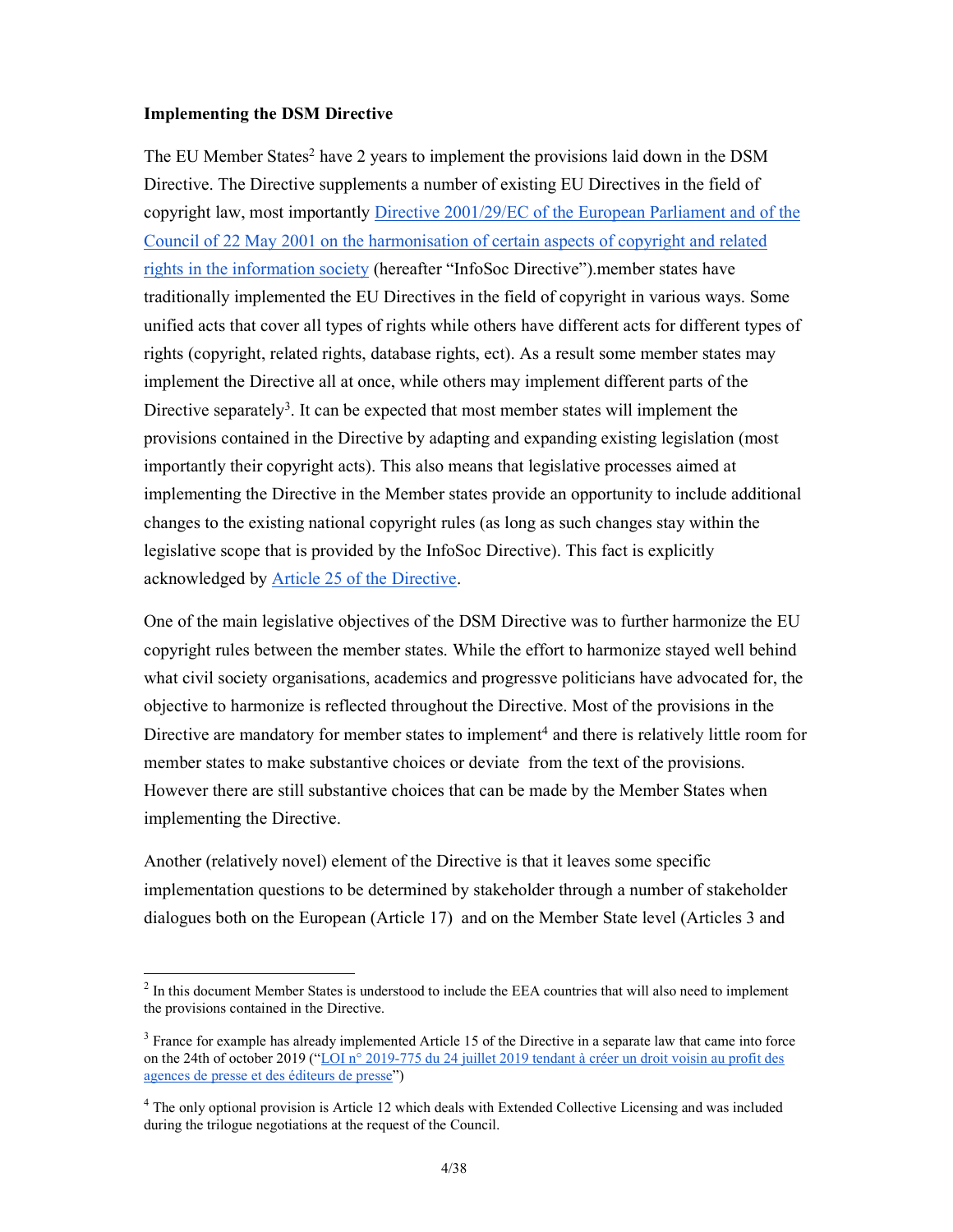10). This means that stakeholders such as organisations from the education, research and cultural heritage sectors have some ability to directly participate in shaping elements of the national. Implementations.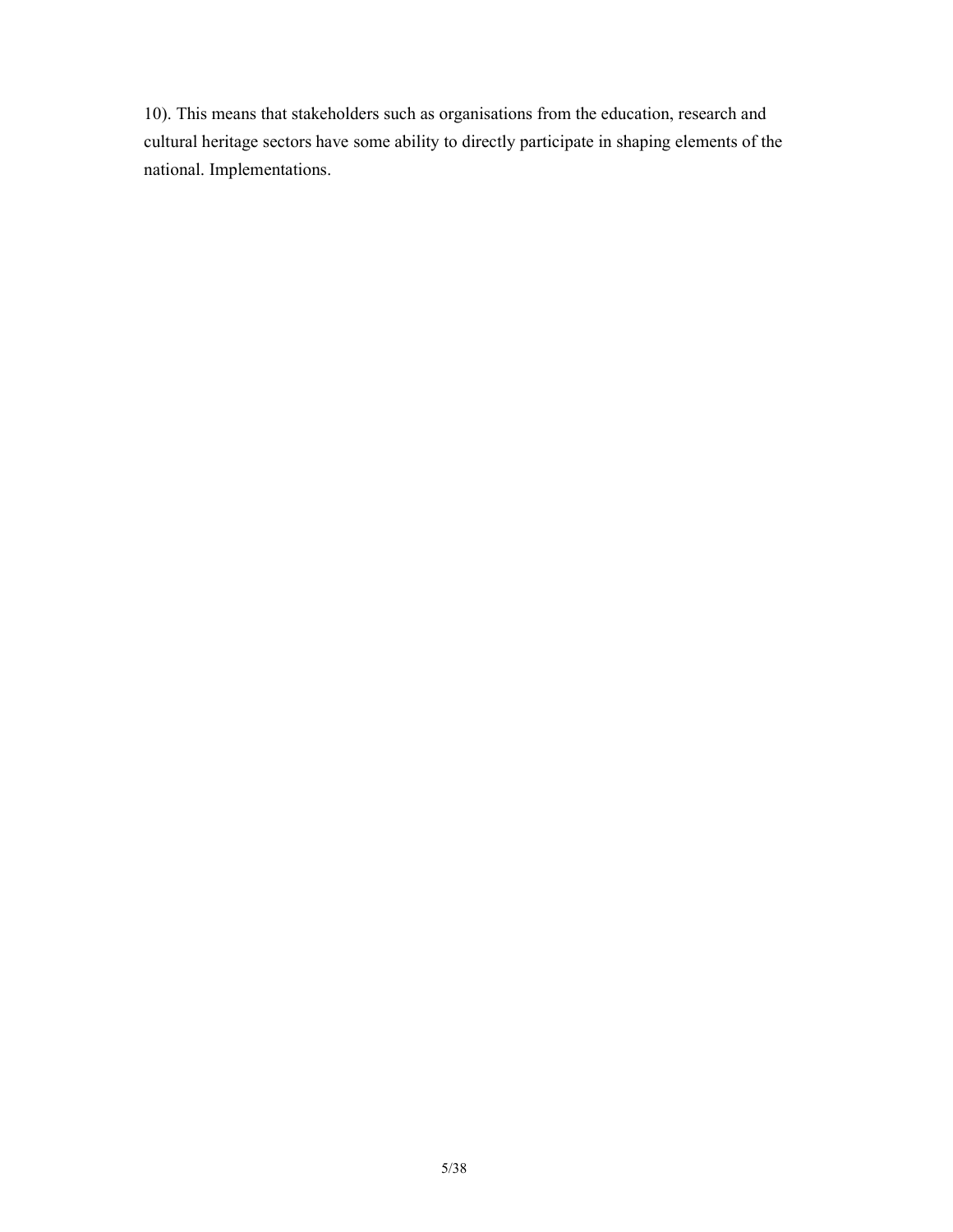#### Part 1: Exceptions and Limitations

-

Title II of the DSM Directive introduces a number of new and mandatory exceptions and limitations to copyright. This concerns exceptions to enable Text and Data Mining (TDM) of copyrighted works (Articles 3 and 4), an exception allowing the use of protected works in digital and cross-border teaching activities (Article 5) and an exception allowing the preservation of cultural heritage works by cultural heritage institutions (Article 6). In addition, Article 8(2) of the Directive also introduces a mandatory exception that allows cultural heritage institutions to make Out Of Commerce Works (OCCW) contained in their collections available online unless there is a way to secure permission to do so via collective licensing. In total the Directive introduces 5 new mandatory exceptions that will need to be implemented in each Member State. The Commission's original proposal only contained three of these exceptions and the addition of two additional exceptions benefitting research and cultural heritage institutions should be seen as a success of the advocacy efforts by these sectors.

In a clear departure from the InfSoc Directive all of these new exceptions are mandatory (they have to be implemented by the Member States) and (with the exception of the OCCW exception) they are also protected from contractual and technological overrides. This reflects the legislators motivation to focus on cross border uses in the digital environment.

Member states will need to implement these exceptions in addition to already existing national exceptions that are based on the InfoSoc Directive and the Orphan Works Directive. The 2001 Orphan works Directive contained 20 optional exceptions and left it up to Member States to decide which of these they wanted to implement in their national laws. As a result there are significant variations between the Member States when it comes to the implementation of the InfoSoc exceptions<sup>5</sup>. While the DSM Directive does very little<sup>6</sup> to remedy the resulting patchwork nature of user rights in the European Union, the Member States can - and should - use the national implementation of the DSM Directive to implement additional InfoSoc exceptions which would contribute to further harmonization. While the Directive does not require them to do this, Article 25 of the Directive makes it explicit that nothing in the DSM Directive prevents them from doing so.

 $<sup>5</sup>$  See copyrightexceptions.eu for an overview. This website created by the Dutch NGO Kennisland in 2014</sup> tracks the implementation of the InfoSoc exception for each member state. It is currently not actively maintained and some of the information is likely outdated, but it is still illustrative of the patchwork nature rights that users enjoy in the EU (Disclosure: The author of this analysis was Director of Kennisland at the time when the site was launched and in that position initiated the website.)

 $6$  Article 17(7) make the existing Parody and Quotation exceptions de facto mandatory for all Member States. This is discussed in more detail in Part 2 of this analysis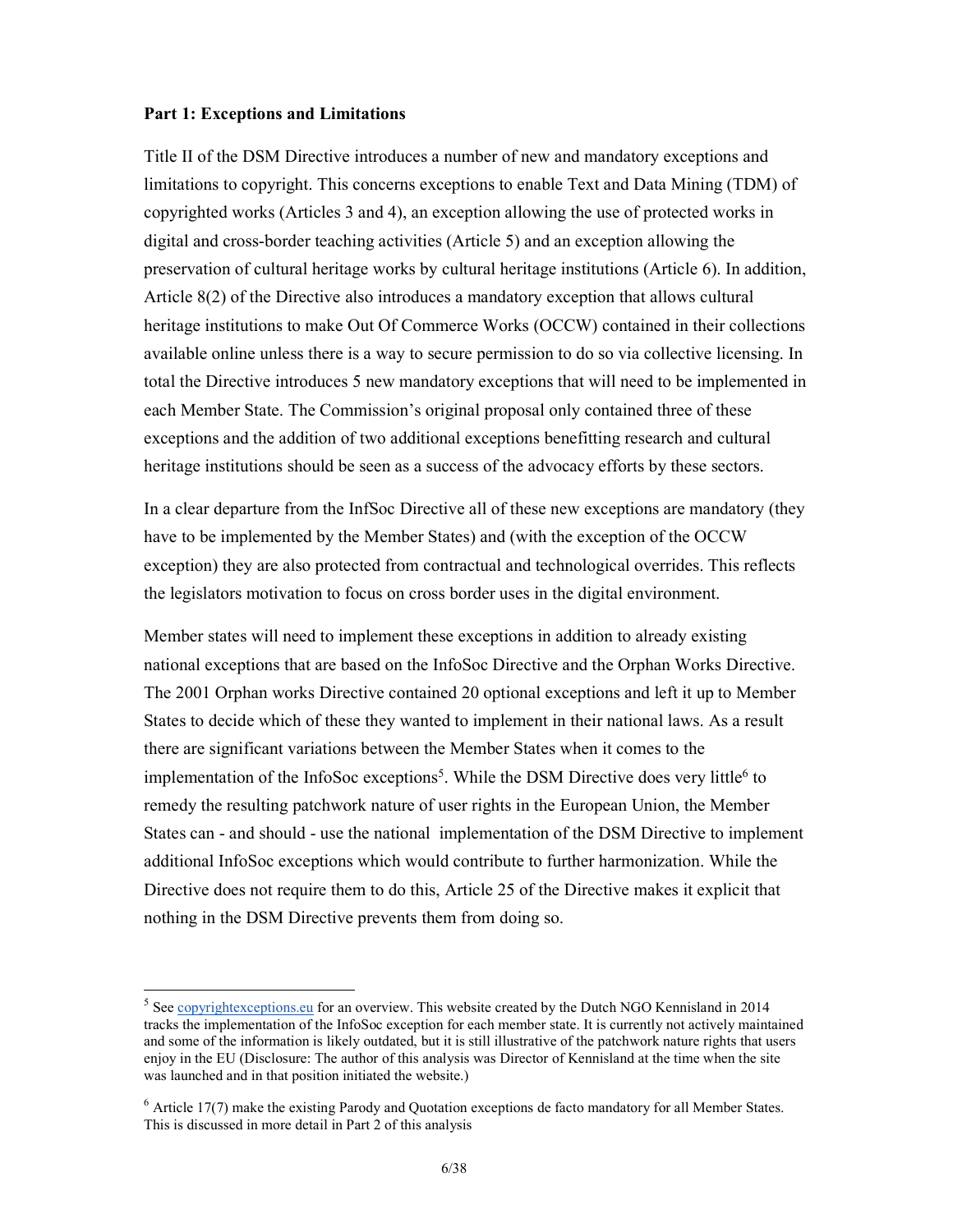The exceptions introduced by the DSM Directive, together with the possibility to implement more of the existing InfoSoc exceptions constitute a substantial improvement of the position of research, educational and cultural heritage institutions and by extension the millions of their users.

In the following sections each of these exceptions is examined in greater detail.

# Article 3 and 4 on Text and Data Mining

-

Big data analytics is increasingly ubiquitous, and is used by many different players from large companies, individuals through to the research sector. The core of Big data analytics, which is also one of the fundamental facets of Artificial Intelligence (AI), is the ability for computers to analyse and extract information from structured and unstructured datasets. This process is often referred to as "Text and Data Mining" in a legal context, or more widely as "data analytics".

Given the ubiquity of Text and Data Mining, particularly in the US (which shows significantly higher exploitation levels of data that in Europe), for reasons of international competitiveness the Commission decided in 2016 to introduce a new copyright exception allowing EU based research organisations to engage in Text and Data Mining for scientific purposes without having to obtain permission from rightsholders to do so. During the legislative discussion of the DSM Directive proposal an additional exception allowing Text and Data Mining by everyone under certain conditions was added to the text of the Directive<sup>7</sup>.

Article 2.2 of the DSM Directive defines Text and Data Mining (TDM) as "any automated analytical technique aimed at analysing text and data in digital form in order to generate information which includes but is not limited to patterns, trends and correlations."

● Article 3 (Text and Data Mining for the Purposes of Scientific Research) requires member states to introduce a mandatory exception to copyright $8$  in their national laws for the purposes of data analytics. This new exception gives researchers who have legal access to the open web as well as the collections of universities, libraries, archives and other cultural heritage organisations across the EU, the freedom to engage in Text and Data Mining for scientific purposes without requiring permission

 $<sup>7</sup>$  The additional exception was added in response to amendments proposed by both the Council and the</sup> European Parliament.

 $8 \text{ In this document the term term copyright(s)}$  is used to mean both copyright and related (neighbouring) rights in copyright law, including sui generis database rights.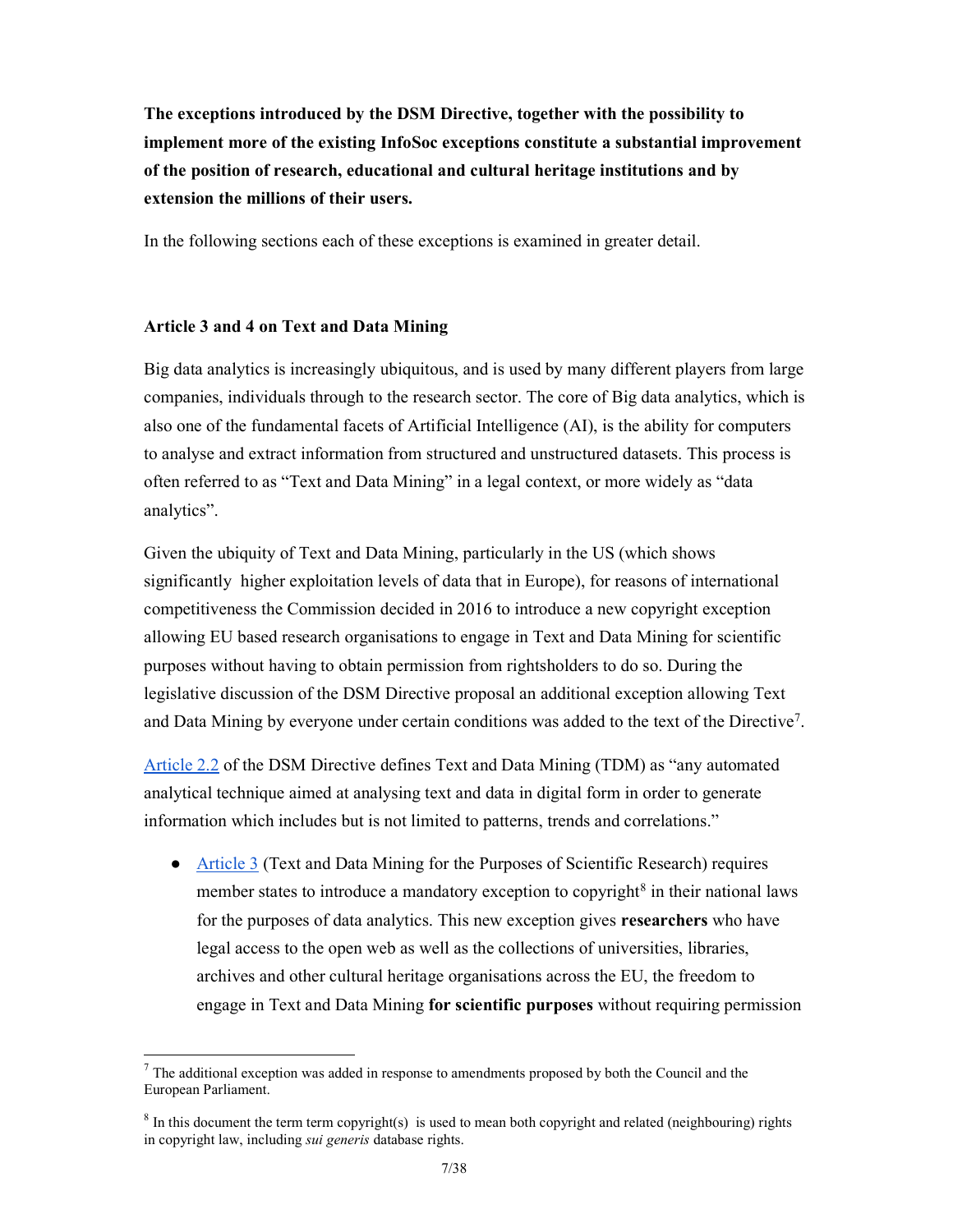from rightsholders. Member states are encouraged to meet with research organisations, cultural heritage organisations and rightsholders to discuss appropriate security measures relating to the exercise of the exception. The right to enjoy this new exception cannot be removed by either contract or by technical protection measures.

● Article 4 (General exception for Text and Data Mining) requires member states to introduce a mandatory exception to copyright in their national laws for the purposes of Text and Data Mining by anyone who wishes to mine materials subject to copyright for any purpose. Rightsholders however can prevent data mining under this exception if they so choose.

The main difference between the two exceptions is that the research exception (Article 3) allows researchers affiliated to public interest organisations to keep a copy of the information they mined, and this cannot be prevented by contract or technical protection measures. The second exception (Article 4), which can be enjoyed by anyone, only allows Text and Data Mining to be performed on content for which rights holders have not not expressly reserved their this right.

These two new mandatory exceptions have the potential to support big data analytics and artificial intelligence (AI) in Europe. The exceptions are relatively straightforward. However a poor of a number of important details into national law could severely hamper the ability of beneficiaries of the exceptions to undertake Text and Data Mining. This concerns the following issues:

# Rapid TPM removal

-

Technical Protection Measures<sup>9</sup> (short TPMs not to be confused with TDM) preventing Text and Data Mining remain an area of very real outstanding concern. This can range from basic technical features such as captcha technology that can frustrate mining, through to more sophisticated technical protection measures. For example scholarly publishers use systems that not infrequently end up blocking access to databases that universities have paid a subscription for. Often what publishers are doing is monitoring download rates and if their systems are alerted to atypical download / request / load rates they may assume that part of the

 $9^9$  Technical protection measures (TPMs) refer to locks, marks or other tools (e.g. password control systems, payment systems, time access controls, encryption measures, captcha technology, etc.) that control access to and/or what a user can do with a digital work, such as a book, video or any another file type.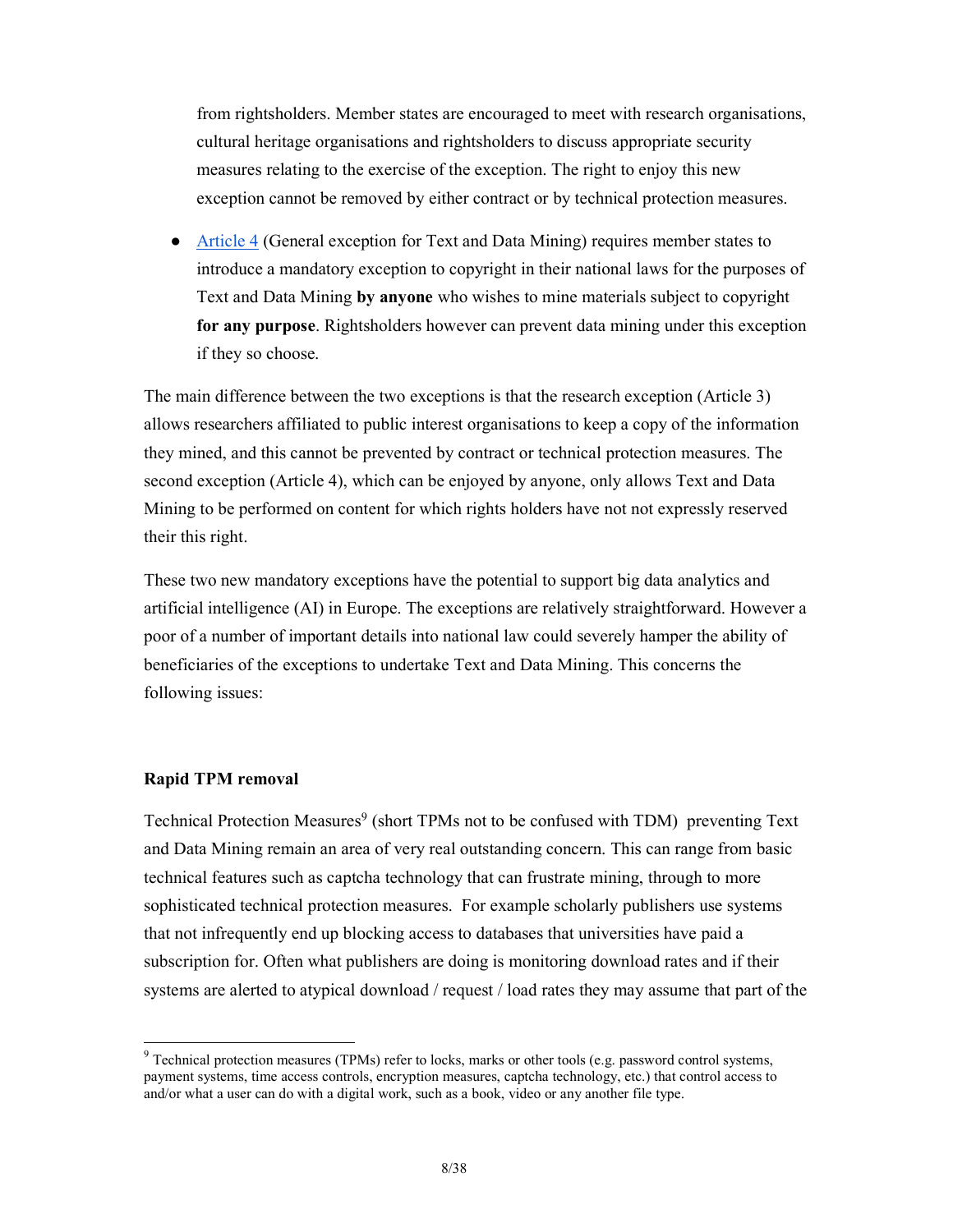university technical infrastructure has been compromised and will cut off access. Both TDM exceptions are covered by Article 7, which specifies that Member States must not give legal protection to Technological Protection Measures (TPMs) that would prevent beneficiaries from exercising their rights under these exceptions and requires rightholders to remove TPMs where they conflict with the exercise of the rights granted under these exceptions. Unfortunately the Directive provides little clarity about the process to be followed in order to remove these.

The Directive underlines that rightholders should, first of all, be given the possibility to remove technological protection measures that prevent enjoyment of the exception. This could be problematic if it leads to long delays for researchers engaging in TDM, with a need to apply for voluntary changes each time a TPM is encountered. It will be important to ensure that such a process is quick and simple in order to ensure that beneficiaries of the TDM exceptions do not face unreasonable delays. To achieve this goal, Member States should stipulate that TPMs have to be removed by the rightholders within 72 hours after a request (See also the separate section on Article 7 below).

#### Data storage

The Directive refers to the secure storage of content used for Text and Data Mining. Despite efforts by rightholders during the discussions in the European parliament to oblige the deletion of datasets created in the course of Text and Data Mining (which runs entirely contrary to all scientific practice) Article 3(2) only refers to storing datasets "with an appropriate level of security". It does not prescribe in any detail what this should mean. Recital 15 however suggests Member States discuss it, including using trusted intermediaries for storage. From the perspective of research institutions and researchers it would be inappropriate for any detailed or technological expression of security measures to be imposed on researchers. Member States should refrain from imposing any specific or more onerous storage obligations than common sense dictates on these institutions.

#### Robots.txt

Article 4(3) of the Directive specifies that rightholders who want to exclude their works from the scope of the general TDM exception can do so by expressly reserving their rights "in an appropriate manner, such as machine-readable means in the case of content made publicly available online". The requirement that such reservations are made in a machine readable way

9/38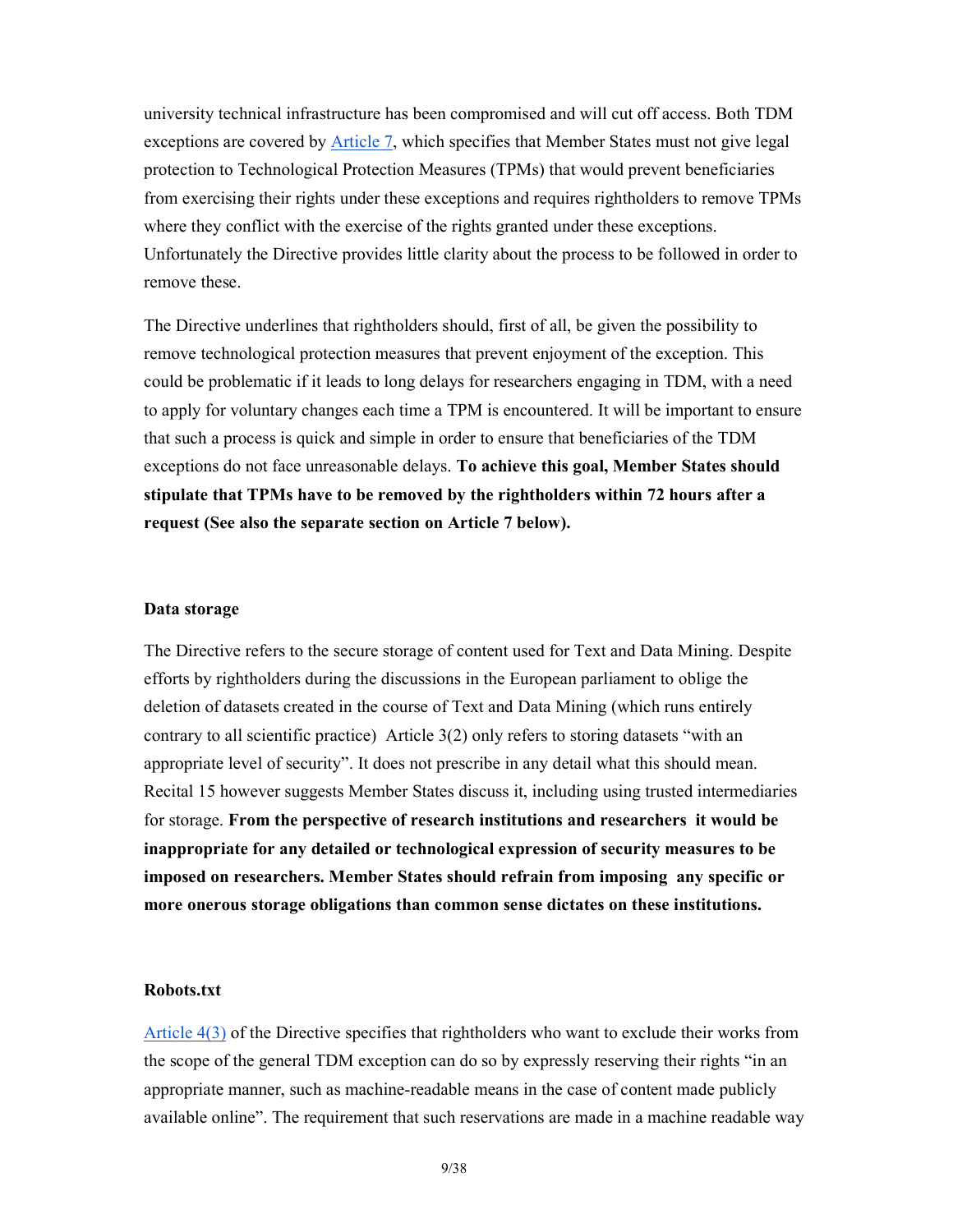is welcome, but insufficient. For this provision to be effective (both for rightholders wishing to reserve their rights and for beneficiaries wishing to respect such reservations) such reservations need to be made in a standardized way. While the text of the Directive leaves the further implementation of this provision to the individual member states, a standardized way of expressing the rights reservation must be established on the European level to prevent the risk that Member States adopt different standards. This means that the European Commission must actively work with all relevant stakeholders and the Member States to determine a standard for machine readable rights reservations. The most obvious candidate for this is the Robots Exclusion Standard which is adhered to by the largest Text and Data Mining operations on the internet, including Google, Bing, Baidu, DuckDuckGo, Yahoo!, and Yandex. Due to the search engines commitment to follow these rules, nearly all websites on the planet are following the standard to control what can be mined by their bots and can easily be used to express the type of reservation foreseen in Article 4(3).

#### Implementation outlook

Big data analytics is an activity with a substantial economic impact and during the legislative procedure the (scientific) publishing sector has aggressively sought to protect its economic interests in this area. While the issues discussed above are mainly of a technical nature, they will have a big impact on the usefulness of the TDM provisions introduced by the Directive. It is therefore likely that publishers and other rightholders will seek to influence the national implementation in these areas and as a result the academic research community will need to closely monitor the national implementations and seek representation in the stakeholder consultations foreseen by Article 3(4).

# Article 5 online education

Currently, the educational exceptions do not work the same way in every EU country. This is because the existing InfoSoc Directive only gives Member States the option to implement in their national laws a copyright exception or limitation for educational purposes (Article 5(3)(a) InfoSoc Directive). Because this is an option, and not an obligation, some EU countries simply have no educational exceptions, while others have only narrow exceptions that do not align with the daily needs of teachers (e.g. where a teacher would be forbidden from showing a Youtube video in class) and students (e.g. where students cannot include more than a snippet of an image in their assignments).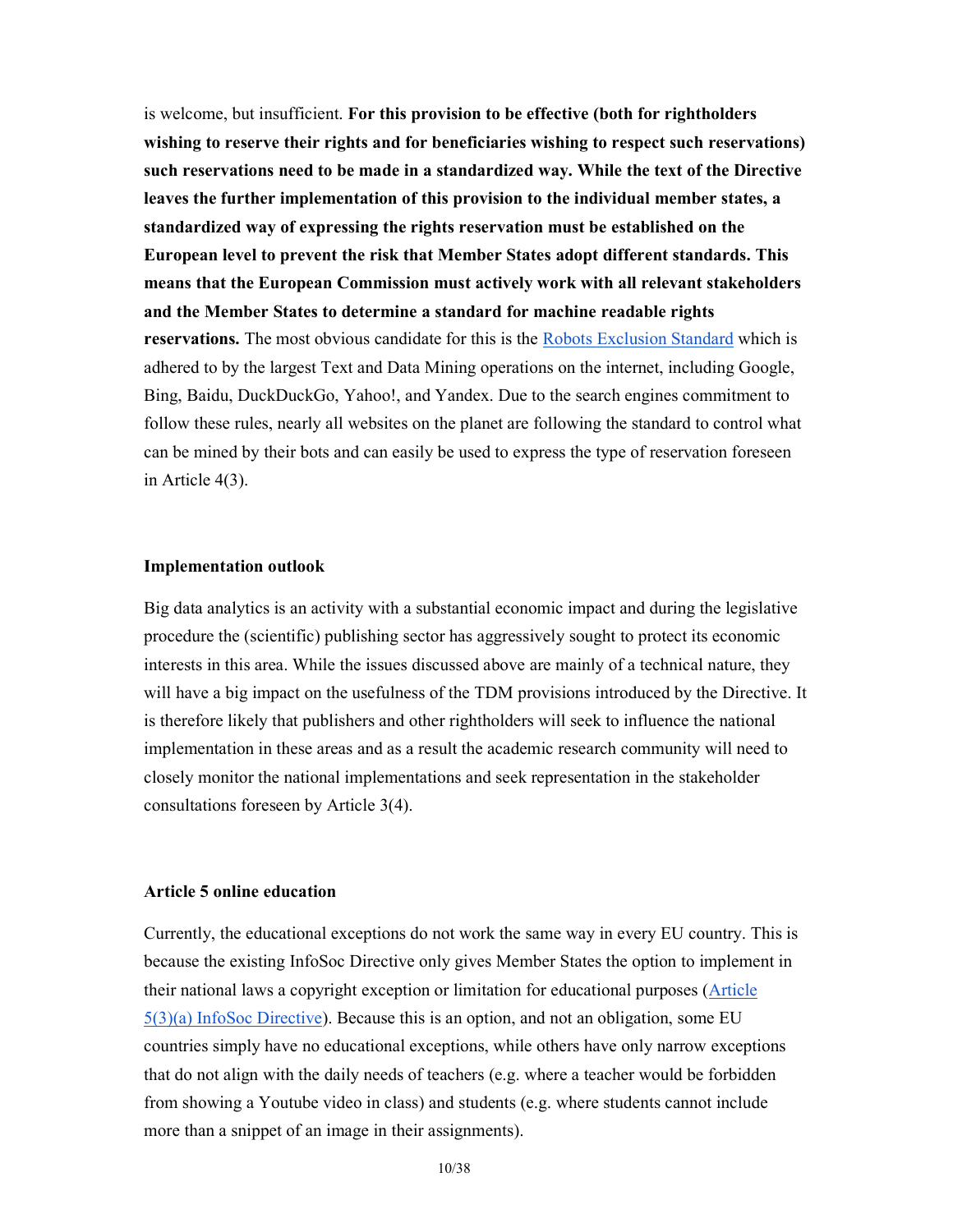The fact that the existing educational exceptions are so different from country to country creates legal uncertainty for teachers, promotes inequality among students and severely limits digital and online activities as well as cross-border collaboration. The DSM Directive attempts to harmonize this fragmented legal landscape, by requiring Member States to implement in their laws the same minimum set of rights for digital and cross-border teaching activities.

Article 5 of the Directive makes it mandatory for Member States to introduce in their national laws an educational exception giving educators and learners at educational institutions the freedom to use copyrighted materials in digital and cross-border teaching and learning activities.

This mandatory educational exception allows educators and learners, in a formal education setting, to make certain digital uses (e.g. scanning, uploading, streaming) of copyrighted materials (e.g. images, text, video) without having to ask permission to copyright owners beforehand, provided that they respect the conditions defined in Article 5.

Unfortunately Article 5 also contains three optional provisions that allow Member States to restrict the benefits created by the exception via their national implementations:

- Recital 21 has the potential to fragment the exception across the EU, by introducing the option that each country can define the extent to which a piece of content can be used (e.g. 5% of a textbook or video in country A, 15% of a textbook or video in country B); and
- Article  $5(2)$  provides Member States with the option to take away the educators and the learners right to use a certain piece of content under the exception as soon as copyright owners start selling licences for said content.
- Article 5(4) provides Member States with the option to "provide for fair compensation for rightholders" for the uses made under the exception

As a result Article 5 leaves a lot of room for Member States to implement the exception. From the perspective of educational institutions a full implementation that does not make use of any of the above mentioned harmful options would be the minimum acceptable implementation scenario. Member states who want to create maximum space for educational uses of copyrighted works should also consider making full use of the policy space offered under the existing educational exception from the ecommerce Directive.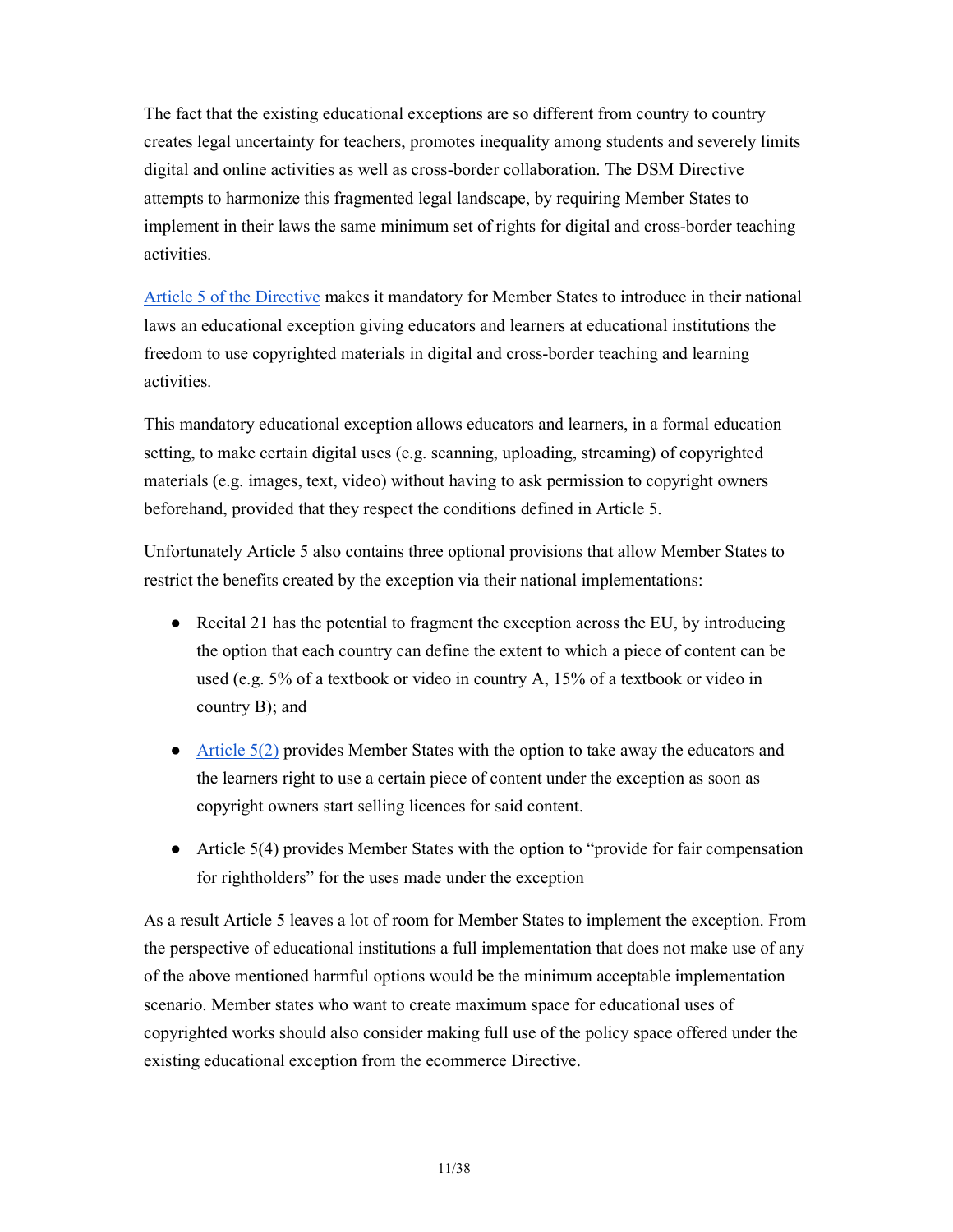#### No Licensing override

Article 5(2) provides Member States with the option to implement the exception in such a way that it does not apply whenever there are suitable licenses available in the market that authorise the same uses as those allowed under the license. This would result in a situation where right holders can override the exception by offering licenses to educational institutions. This means that a teacher's or student's ability to benefit from the exception can be taken away by unilateral actions of rightholders, negating the effectiveness of the exception. Users will be denied the right to make uses under the exception, and would be forced to buy licenses for those uses. The licenses might not be subject to negotiation, might be disadvantageous for education institutions in terms of added costs, added bureaucracy, surveillance or uncertainty about the conditions attached to licenses. Given this it must be a priority to prevent all Member States from implementing the licensing override option in their national laws. This is not only important in the context of the educational activities covered by the license but also with an eye to the overall copyright system. User rights should not be conditional on the commercial motivations of rightholders and the licensing override mechanism introduced by Article 5(2) is setting a very dangerous precedent here.

#### No quantitative limitations

As a rule, an educational exception only allows the uses of parts of works, but if it is an image or a short poem, then it can be used in its entirety. From the perspective of educational institutions it is important to let practice (and in cases of conflict: court decisions) define what is right. The 3-step test enshrined in the InfoSoc Directive gives the flexibility users need in any given situation, while protecting the interests of copyright owners. Defining percentages (e.g. 15 % of a book) in the national implementations will lead to unfair situations. Moreover, if the Member States decide to make use of this option, and each defines different percentages, there is a big risk that we will end up with different rules in different member states creating the same fragmented landscape that currently prevents online and cross-border education in the EU.

#### No compensation

An exception is not a free pass to use copyrighted content in ways that cause unjustified harm to the copyright owners. In General uses made under an education exception cause minimal to no harm, and as a result the justification for compensation is relatively weak. This is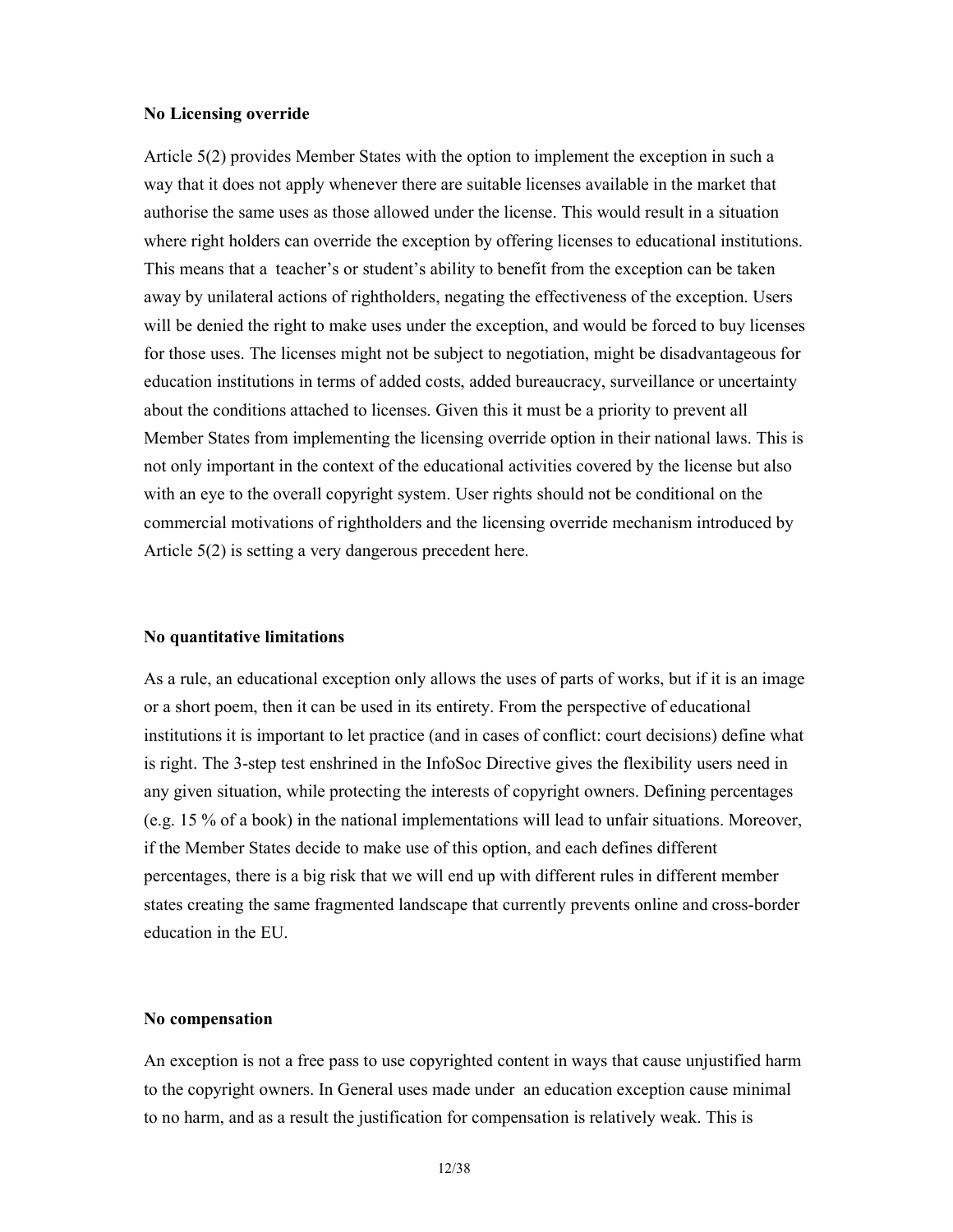reflected by the fact that currently, 18 EU Member States have education exceptions that are completely or largely unremunerated. It is essential that these Member State continue to allow the new uses for free. For countries where the existing educational exceptions are subject to compensation, and where there is insufficient political will to make the new exceptions uncompensated it will be important that the administrative burden of such compensation schemes is minimized. This means that they should be negotiated on a flat rate and not on a per use basis and they should be collectively administered. In all scenarios it is of paramount importance that copyright owners can continue to issue free licenses (such as the Creative Commons licenses) which are an important element of the growing use of Open Educational Resources in educational settings by educational institutions throughout the EU.

#### Implementation outlook

-

The presence of these three optional elements in Article 5 makes it very likely that Article 5 will be subject to intense discussions and lobbying during the implementation in the Member States. Article 5 provides Member States with the most room for manoeuvre of all the provisions introduced by the DSM Directive. This is partially due to the fact that practices related to the use of copyrighted content in educational settings substantially vary across the Member States. In the best case the optional elements in Article 5 will be used to tailor the new exception to work with existing national practices. In the worst case these optional elements will be used to weaken the position of educational institutions to the benefit of rightholders. Given the fundamental importance of education for our societies, it will be important to make sure that this does happen. The best way to achieve this goal will be to empower educational stakeholders to make their voice heard in national implementation processes, for national political actors to pay close attention to this element in national implementation processes and for the European Parliament to closely monitor the implementation of the education exception in all Member States $10$ .

 $10$  At the time of writing of this report the only Member State with a published proposal for an implementation law were the Netherlands. The proposed law does not make use of the three problematic options discussed above and proposes to implement the new exception as an expansion of the scope of the existing exception. In doing so the Netherlands provide a template that other MS should follow as much as possible.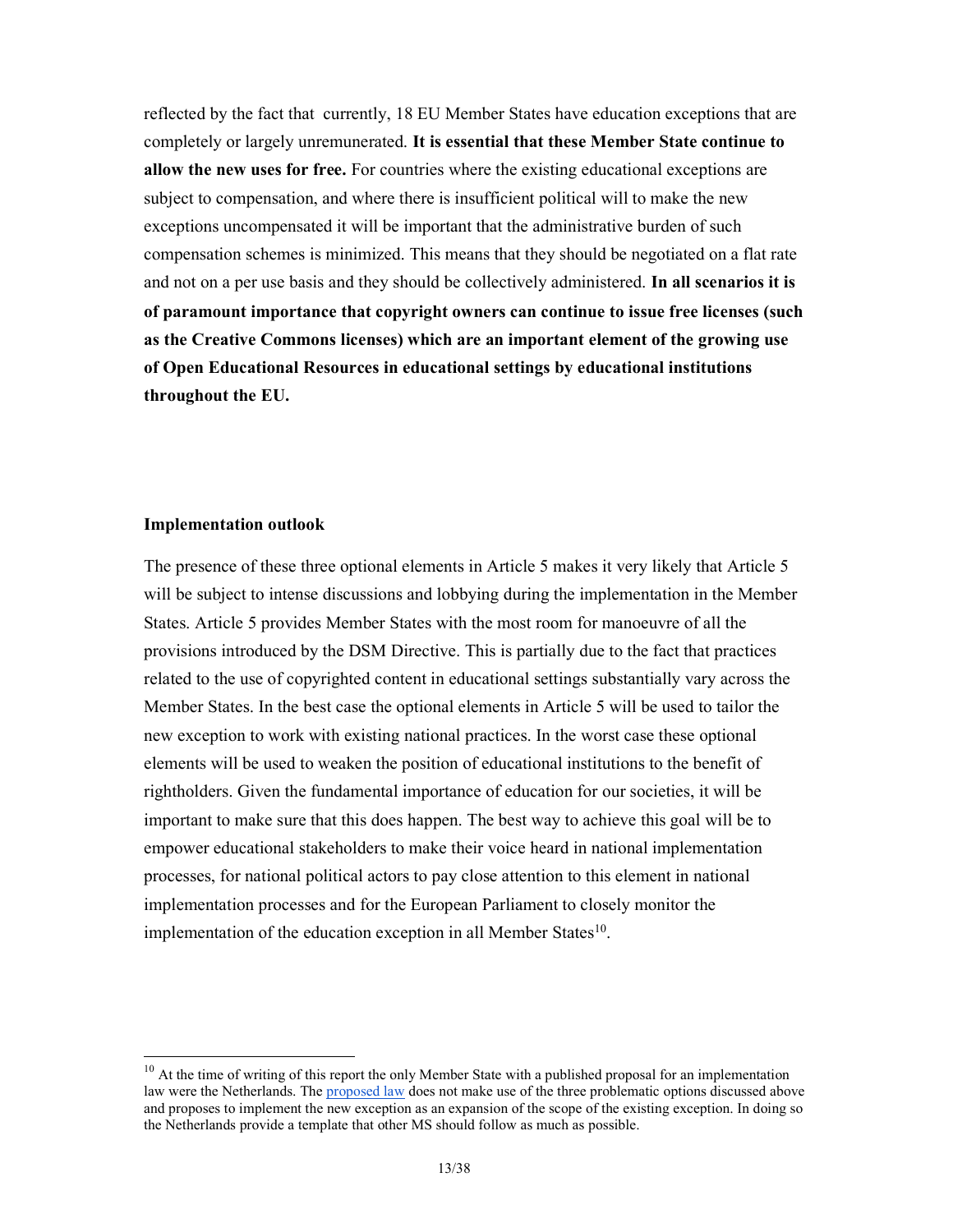# Article 6 preservation

Current EU law gives Member States the option to introduce an exception allowing for 'specific acts of reproduction made by publicly accessible libraries, educational establishments or museums, or by archives, which are not for direct or indirect economic or commercial advantage'.

In line with this, many countries do clearly include preservation copying among their exceptions to copyright (see a full list at copyrightexceptions.eu), either explicitly in the form of a preservation exception, or as part of a broader exception for libraries and other cultural heritage institutions, similar to the text of EU law. However, it is still common for there to be implicit or explicit limits on the way in which copies are made, the formats of the original or new version, and on the number of copies made. These all serve to restrict the possibility to use digitisation – i.e. the creation of digital copies and their appropriate storage – to achieve the mission of cultural heritage institutions.

A further complication linked to digitisation is the fact that the equipment necessary for this is often expensive, and given levels of use, it does not necessarily make sense for each cultural heritage institution to have its own. In response, it is common to form partnerships or networks – including across borders – which allow for a more effective use of public money, as well as a better outcome (i.e. more works preserved for the future). Similarly, once a copy is made, it may also make sense to store copies in servers across a number of countries in order to minimise the risk of permanent loss.

However, any cross-border applications of exceptions and limitations have, in the past, been hampered by inconsistency between laws, and uncertainty as to their legality in general. The new mandatory preservation exception introduced by the DSM Directive addresses this issue.

Article 6 of the Directive requires Member States to introduce an exception to copyright and related rights in their national laws in order to allow cultural heritage institutions (CHIs) to make reproductions of works that they have in their collections for preservation purposes.

This not only represents a step forwards in terms of the strength of the exception (rather than Member States being given the option of introducing an exception, this is now mandatory), but also ensures that libraries, archives and museums should not face any unnecessary restrictions on how they carry out this copying. Moreover, it makes it clear that it is legal to work across borders in order to carry out preservation, for example through networks or the sharing of equipment.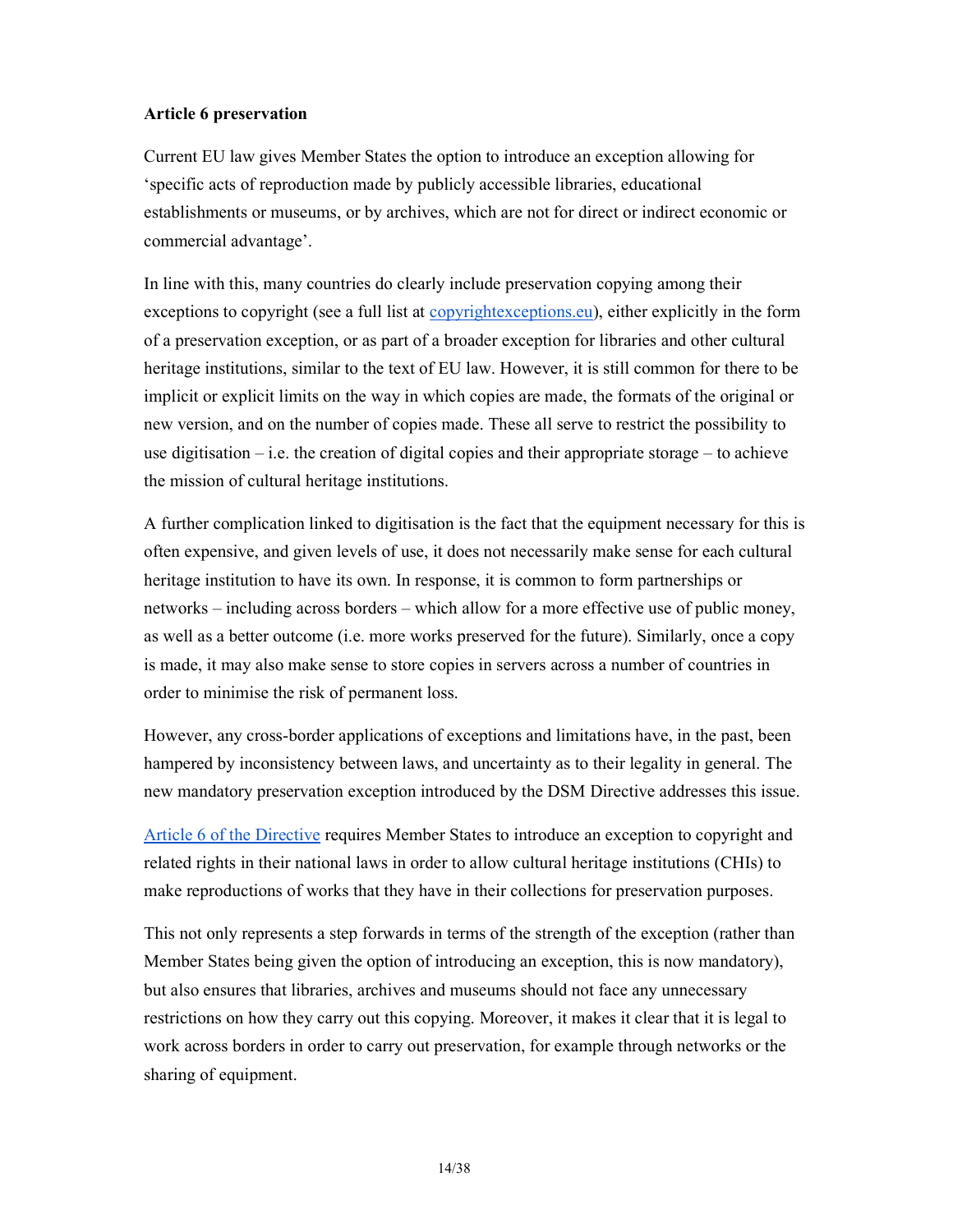In the implementation process, it will nonetheless be necessary to ensure that cultural heritage institutions face minimal restrictions on the type of works that can be copied or by technical protection measures applied to the works that need to be preserved.

During the legislative proceedings that led to the Directive, cultural heritage institutions had argued that the scope of the exception should be expanded to allow cultural heritage institutions to make reproductions for any internal uses related to their public mission. While the final text of the Directive does not reflect this desire Member States should keep in mind that there are many legitimate reasons other than preservation (such as for administration, cataloguing, bibliography or for insurance purposes) for CHIs to make reproductions. Member States should therefore explore possibilities to go beyond the narrow focus on preservation (see the section on Article 25 below).

In general the new exception represents a step forward for cultural heritage institution. There are however some related issues that can impact the usefulness of the exception:

#### Rapid TPM removal

The Preservation exception is covered by Article 7, which rules both that the terms of contracts, and technological protection measures should not prevent copying for preservation purposes. Article 7 specifies that Member States must not give legal protection to Technological Protection Measures (TPMs) that would prevent cultural heritage institutions from exercising their rights to make reproductions under this exception. TPMs are a reality that cultural heritage institutions increasingly have to deal with and which they will encounter when making preservation copies under the exception. Unfortunately the Directive provides little clarity about the process to be followed in order to remove these.

The Directive underlines that rightholders should, first of all, be given the possibility to remove technological protection measures that prevent enjoyment of the exception. This could be problematic if it leads to long delays for cultural heritage institutions looking to carry out preservation work, with a need to apply for voluntary changes each time a TPM is encountered. It will be important to ensure that such a process is quick and simple in order to ensure that cultural heritage institutions do not face unreasonable delays. To achieve this goal, Member States should stipulate that TPMs have to be removed by the rightholders within 72 hours after a request (See also the separate section on Article 7 below).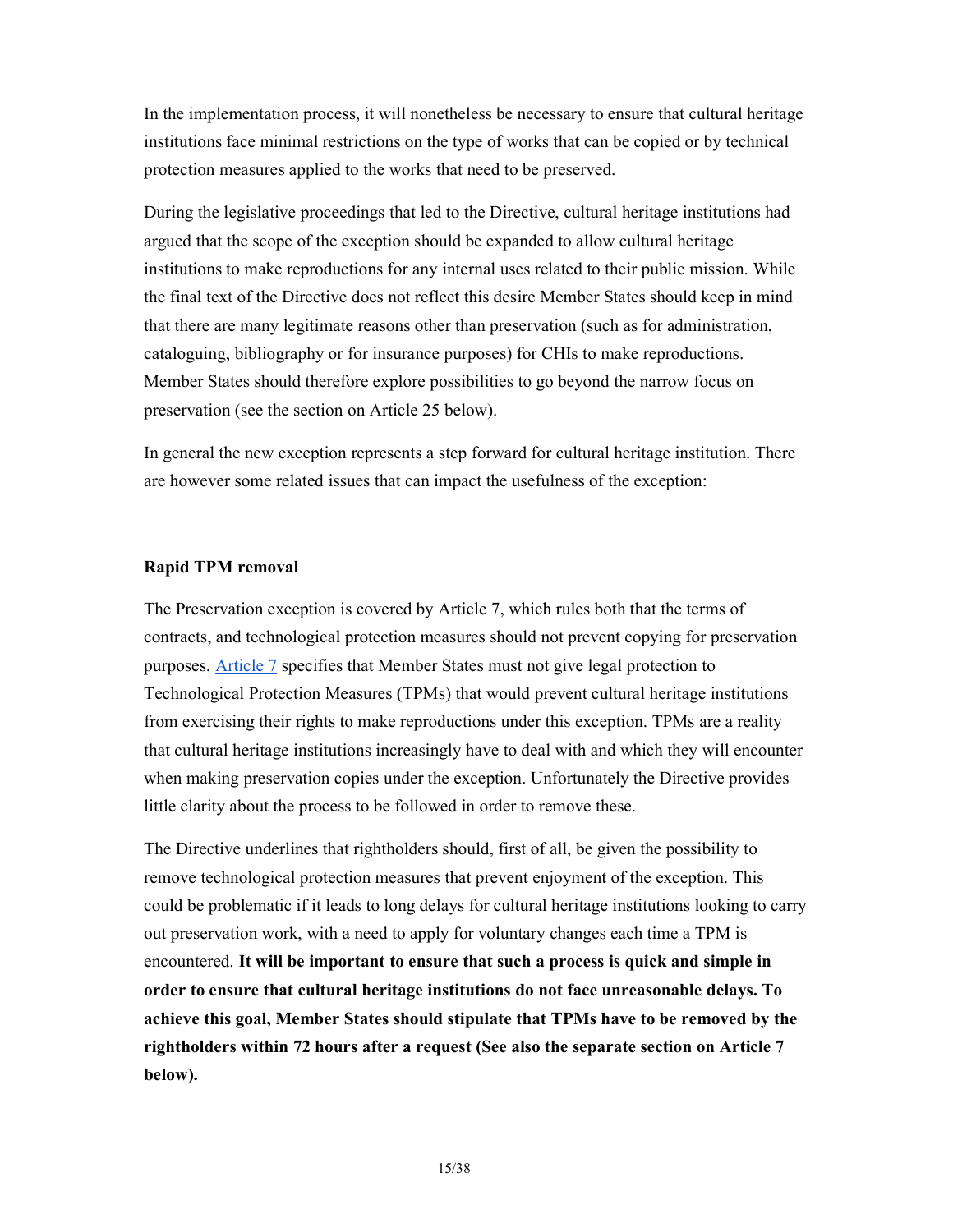#### Expansive list of works in permanent collection

One of the most important conditions of the exception is that it applies only to "works or other subject matter permanently in the collections of a cultural heritage institution". Recital 29 clarifies that this should be understood to include situations when works or other subject matter is 'owned or permanently held', for example because the cultural heritage institution owns the work outright, has signed a licence agreement, has permanent custody, or holds the work under legal deposit rules. Cultural heritage institutions have identified two areas where there is some uncertainty: (1) Works that are licensed but stored on third party servers to which the institution gets access under the terms of the license. And (2) works that are held on the basis of long term loan agreements. In both cases Member States should clarify that such works are included in the scope of the Directive,

#### Open list of purposes

The new exception permits copying, regardless of the format or the medium of reproduction, and with the appropriate tool, means or technology, with the only rule being that any reproduction should only take place to the extent necessary for the purpose of preservation. The Recitals note digitisation as a particular example of this of preservation. During the legislative process cultural heritage institutions had argued that the exception should be expanded to cover any internal uses related to the institutions public interest mission. In this light, Member States should adopt an expansive definition of preservation to include other relevant activities such as cataloguing and bibliography. This could be based on the rationale that any type of reproduction associated with the survival of work should be permitted.

Article 25 of the new DSM Directive further allows Member States to adopt or maintain in force broader provisions which are compatible with the exceptions which are covered in the Database and InfoSoc Directives. The room provided by this provision should be used by Member States to enable other reproductions for internal and to enable web harvesting by cultural heritage institutions (see the section on Article 25 for more detail)

#### Implementation outlook

The new exception established by Article 6 of the Directive has been one of the least controversial elements of the proposed Directive. The language of the Article is straightforward and provides clear benefits to cultural heritage institutions and the uses authorised by the exception do not have the potential to cause any significant harm to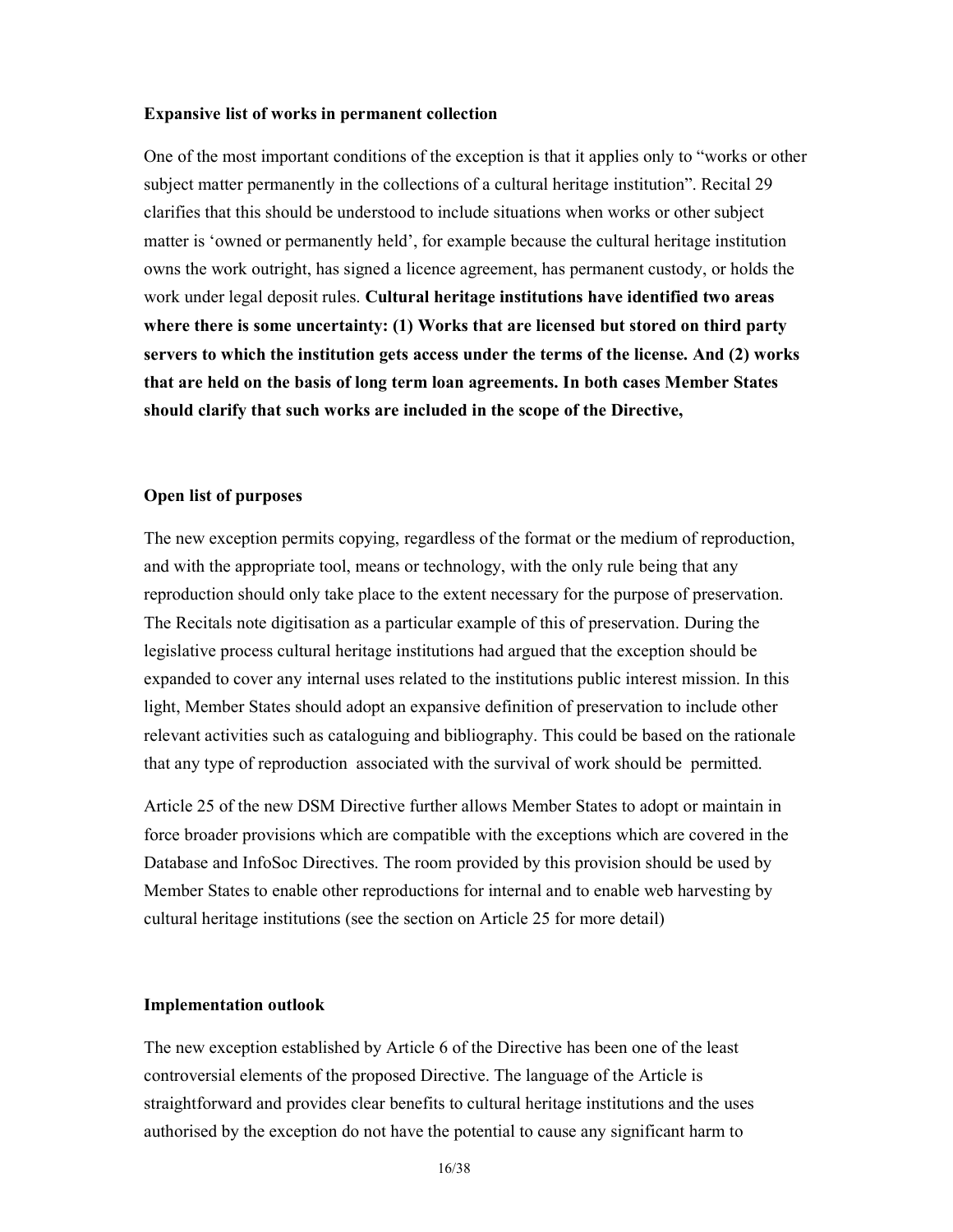rightholders. It is therefore unlikely that the implementation of this Article will result substantial discussions. By taking into account the issues identified above national lawmakers can maximise the benefits to cultural heritage institutions and their users.

# Article 7: Common provisions

Article 7 of the Directive regulates two important issues for users: one related with the overlap between copyright exceptions and contracts, and the other related with the overlap between copyright exceptions and technical protection measures ("TPM").

According to Article 7(1), some of the new mandatory exceptions and limitations to copyright cannot be overridden by contract. In other words, even if a user signs a private contract whose terms attempt to limit the rights of said user to use copyrighted materials under certain copyright exceptions, such contract terms are not enforceable against the user. It does not matter what country the contract is from, or whatever country's law the contract is in, users based in the EU can continue to enjoy the right to benefit from the exception and simply ignore any provisions in the contract which conflict with the exception.

According to Article 7(2) second sentence, Member States have to ensure that users can access and use TPM-protected content according to some of the new mandatory exceptions. Crucially, this also applies to content acquired under contract and made available across the internet (something that was not the case under previous legislation).

It is important to note that the DSM Directive does not change the existing EU laws on TPMs, meaning that the users only have the right to require the rightsholder to provide the technical means necessary to benefit from the exceptions but not the right to remove the TPMs themselves. This means that in practice TPMs can still significantly inhibit the use of these exceptions, which is highly problematic.

#### Rapid TPM removal

To mitigate this problem, Member States should put in place a transparent rapid-response administrative procedure to ensure that beneficiaries of the exceptions covered by Article 7 receive the technical means to access and use TPM-protected content without undue delay (within 72 hours). To provide an incentive for rightholders to comply with such a requirement, Member States should consider allowing beneficiaries of the exceptions to circumvent TPMs to the extend needed to use the TPM protected content if the use has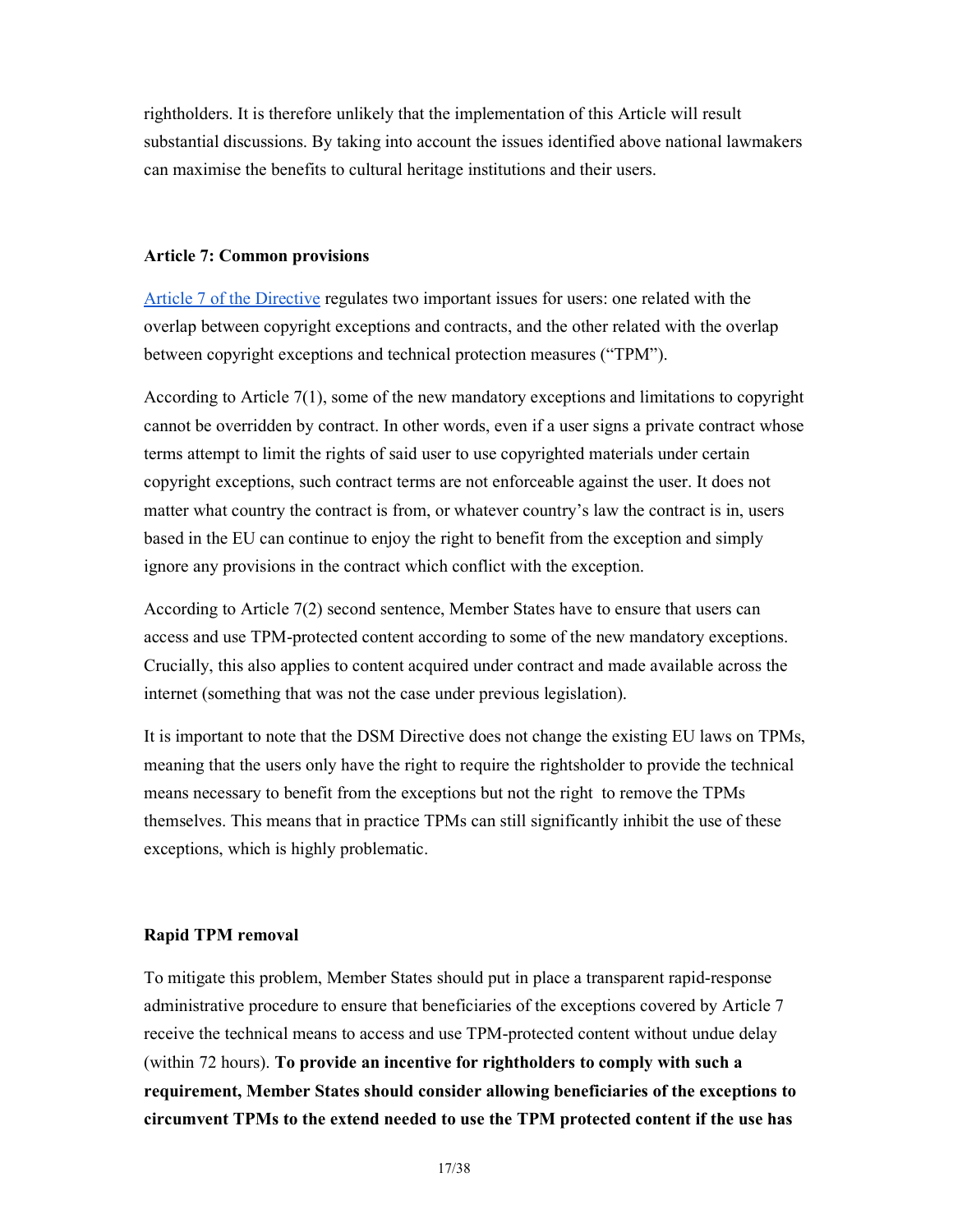not been enabled 72 hours after the request. Alternatively Member States could consider to make copyright owners liable towards users if uses covered by these exceptions is not enabled within 72 hours from being requested.

# Implementation outlook

The provision prohibiting contract override for the new exceptions and limitations is as clearcut as it is welcome and it leaves no discretion to Member States. The provisions dealing with TPMs are of a much more technical nature and will likely cause much more discussion during the national implementations of the Directive. While the intention of the European legislator (to shield the beneficiaries of the new exceptions from the adverse effects of TPMs) is very welcome, much will depend on the willingness of national legislators to create sufficient incentives for rightholders to remove TPMs at the request of the beneficiaries of exception.

While seemingly of a technical nature the ability to exercise the rights granted under these exceptions without interference from TPMs is extremely important for research, education and cultural heritage institutions. Given the increased digitization of collections the prevalence of TPMs must be expected to increase. Forward looking national legislators must therefore ensure that the provisions on TPM in Article 7 of the Directive are implemented in a way gives the beneficiaries of the new exceptions real leverage.

# Articles 8-11: Use of out-of-commerce works

In an attempt to address the problem of the 20th century blackhole, European legislators are creating a framework that should allow CHIs to overcome the legal challenges around the digitisation and dissemination of their collections. Following the Orphan Works Directive from 2012, the DSM Directive's provisions on Our Of Commerce Works (OOCWs) focus on a wider category of works: works that are not available to the public through customary channels of commerce (orphan or not).

In order to allow CHIs to make OOCWs in their collection available online the Directive introduces a two tiered approach, that relies on licensing at a primary mechanism and a mandatory exception as a secondary ("fall-back") mechanism. This novel approach is the result of successful lobbying by cultural heritage institutions which resulted in the addition of the fall-back exception to the more limited original proposal that only relied on a licensing mechanism.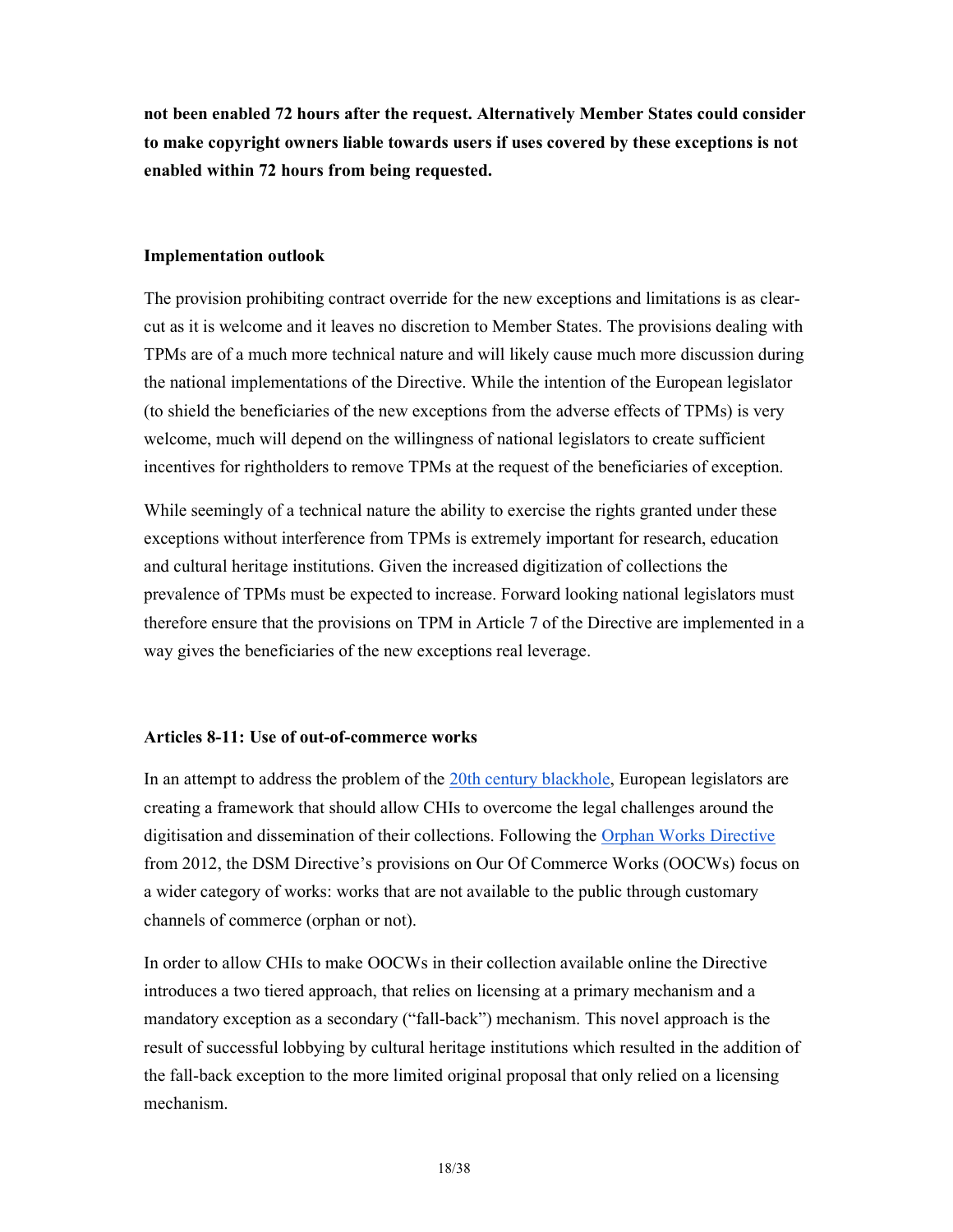The licensing mechanism, based on so-called extended collective licensing  $(ECL)^{11}$  or a presumption of representation, is a solution that is already in place in some European Member States, especially in the Nordic countries, often used in the educational sector. It allows CMOs to give licenses not only on behalf of authors that have granted them permission to do so, but also of authors that haven't. The "extension" of the license to cover works of authors that are not part of the CMO is possible because of the (presumed) representativity of the collective management organization.

In sectors or for types of works where there are no sufficiently representative CMOs (sufficiently representative for the type of work and for one or more rights) cultural heritage institutions can rely on an exception in order to make OOCWs in their collections available online.

The provisions dealing with the use of Out of Commerce Works by cultural heritage institutions are implemented in Articles 8, 9, 10 and 11 of the Directive:

Article 8 requires that member states provide a legal solution to allow CHIs to digitise OOCWs and to make them available online. The two possible solutions are a licensing mechanism or, when there is no representative collective management organisation (CMO) that can issue such licenses for certain uses and types of work, an exception to copyright.

Out of Commerce Works are works that have never been in commerce or when the work as a whole is no longer available through "customary channels of commerce". There is no limitation with regards to the type of work or other subject-matter. The provisions also apply to works that have never been in commerce and unpublished works<sup>12</sup>. Member States are allowed to provide specific requirements to determine whether a work is OOC, such as a date before which everything is considered out-of-commerce (a cut-off date).

Rights holders whose works are digitised and made available under these provisions will be able to opt out, meaning to request the "removal" of their works from what has been made available through the license or the exception.

Article 9 provides that the mechanisms introduced in Article 8 allow access from all EU Member States. A European portal will be created by the European Intellectual Property

-

 $11$  The Directive refers both to ECL and to a presumption of representation. The abbreviation ECL is used to cover both.

 $12$  Think of works such as letters, posters, leaflets, trench journals or amateur audiovisual works as well as unpublished literary works.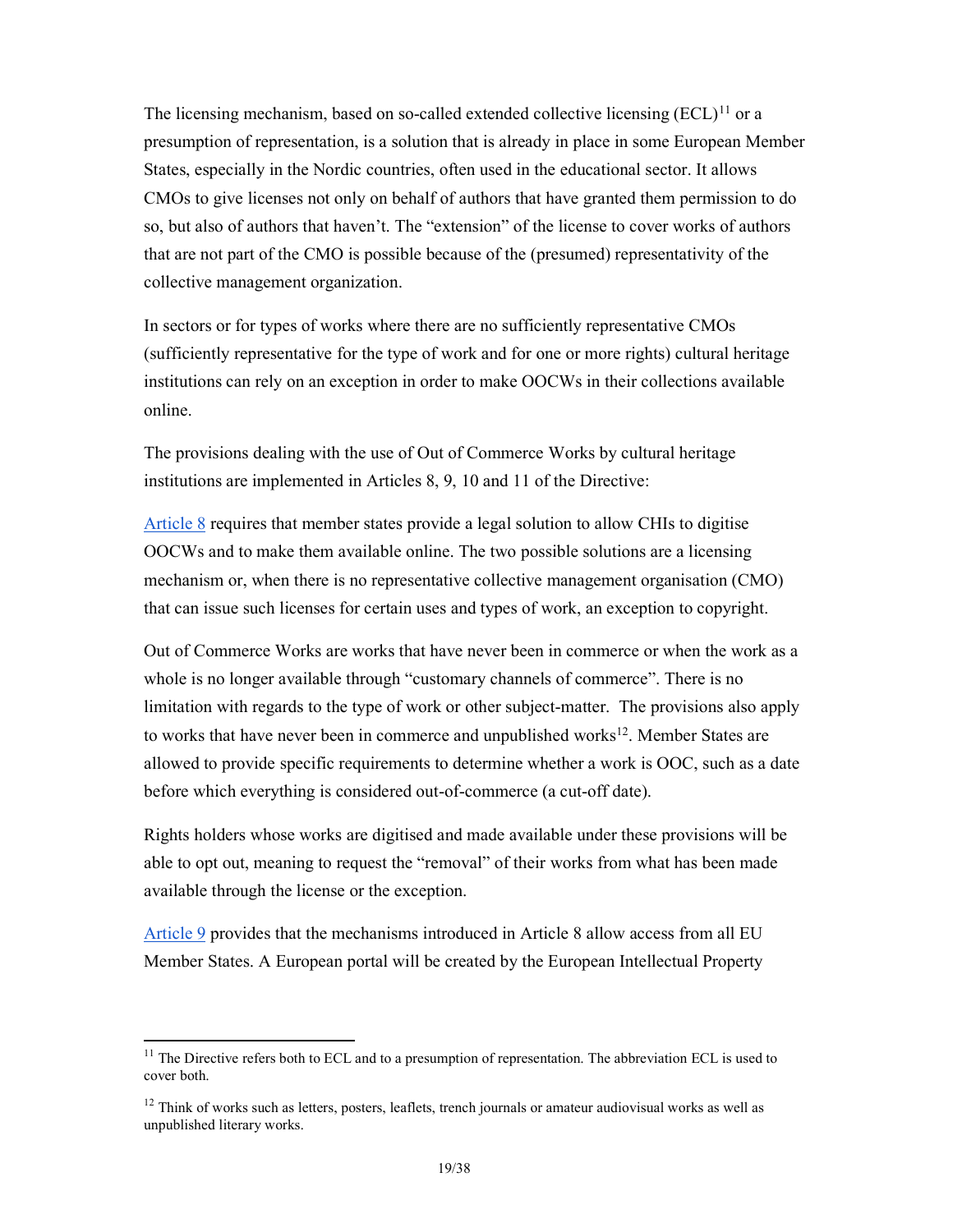Office (EUIPO), the institution also in charge of the Orphan Works Database, to identify and provide information on out-of-commerce works (Article 10).

Member states need to organise a dialogue (Article 11) among rights holders, CMOs and CHIs to agree on requirements of what is considered an OOCW, and at the practical level to make licenses and the exception workable. It will be key for cultural heritage institutions to take part in these discussions.

Taken together, these provisions are very promising for the mass digitisation of OOCWs and have the potential to resolve one of the biggest problems that cultural heritage institutions have faced when shifting their activities online. However the provisions are also very complex and rely on effective collaboration between a complex set of stakeholders (cultural heritage institutions, collective management organisations, rightholders and the EUIPO). Given this national legislators should implement these provisions in ways that facilitate en incentivise such collaborations.

#### Workable definition of representative CMO

From the perspective of cultural heritage institutions there is a big difference between making OOCWs available based on the exception or under an extended license issued by a CMO. Having to obtain licenses will require good negotiating skills, these negotiations can be inconclusive, the cross-border applicability is less straightforward and licenses will be subject to remuneration.

It is therefore important that Member States establish clear criteria for when a CMO can be considered CMO to be "sufficiently representative of rightholders" for a type of work. Ideally this will result in a list of CMOs that are considered to be representative for specific types of works in the Member State. Based on such a list cultural heritage institutions can determine for which types of works they will need to conclude license and which types of works can be made available under the exception. Determinations of representativeness should be made by the Member State authorities in close collaboration with both CHIs and CMOs. In this context, Member States should attempt to facilitate a dialogue between CHIs and CMOs aimed at creating consensus on the types of works for which the collective licensing mechanism makes sense (Such a dialogue should be part of the stakeholder dialogues that need to be conducted pursuant to Article 11).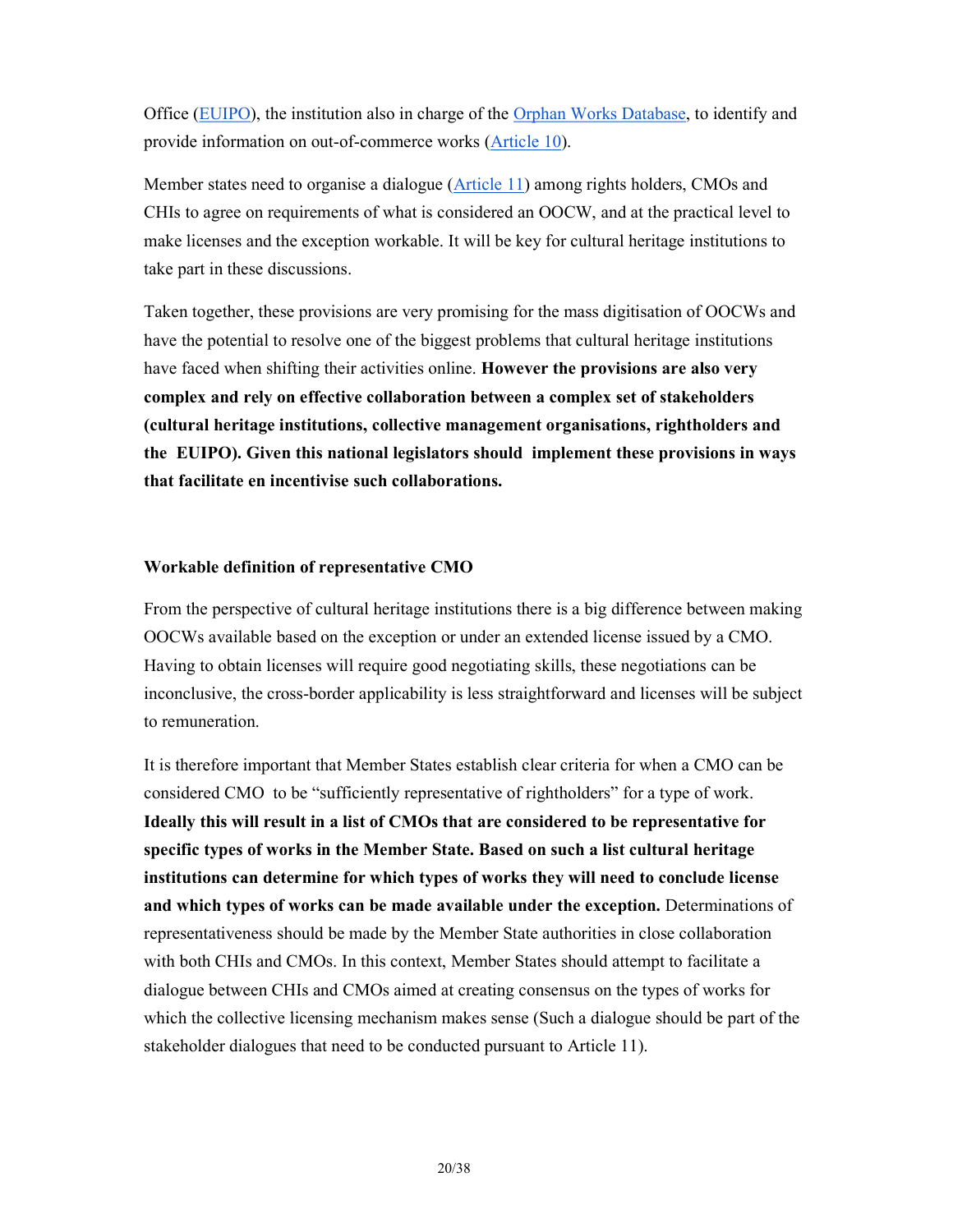# Workable and broad definition of OOCW

The definition of OOCWs contained in Article  $8(5)$  is very general and is not always straightforward to apply to all kinds of works. It is obvious that cultural heritage institutions would benefit from the broad definition coupled with easy to comply with requirements for determining that a collection of work is indeed out of commerce<sup>13</sup>. This

Under the second part of Article 8(5), "Member States may provide for specific requirements, such as a cut-off date, to determine" the out of commerce status of works. Declaring all works that have been published/created before a certain data to be out of commerce<sup>14</sup> would significantly reduce the effort cultural heritage institutions have to undertake to identify collections of out of commerce works. In the interest of facilitating the online availability of Out of Commerce Works, Member States, in dialogue with cultural heritage institutions, collective management organisations and other rights holders should attempt to work with cut-of-dates for as many types of works as possible.

#### Inclusive stakeholder dialogue

-

Article 11 requires Member States to organize stakeholder dialogues involving " rightholders, collective management organisations and cultural heritage institutions in each sector" to establishing specific requirements for determining the out of commerce status of collections in pursuant with Article  $8(5)$ . As outlined in the two previous sections such stakeholder roles can play an important role in ensuring that they OOCWs provisions of the Directive work in practice.

It is therefore of utmost importance that Member States organize inclusive stakeholder dialogues that include equal representation from all types of stakeholders and that are conducted with the objective of creating workable national rules for making OOCWs available. While Member States will have some influence over the setting and direction of the stakeholder dialogues, this will require the willingness of all stakeholders to collaborate on solving the issue. This will require an amount of mental flexibility by all stakeholders who have traditionally perceived each other as opponents (CHIs on one

 $13$  It is important that the clarifications contained in recital 38 (no work by work search requirement, searches do not need to be undertaken repeatedly over time) are transposed into national legislation.

 $14$  Obviously this will only work in combination with the ability of rightholders to opt-out from such determination that is provided for in Article 8(3).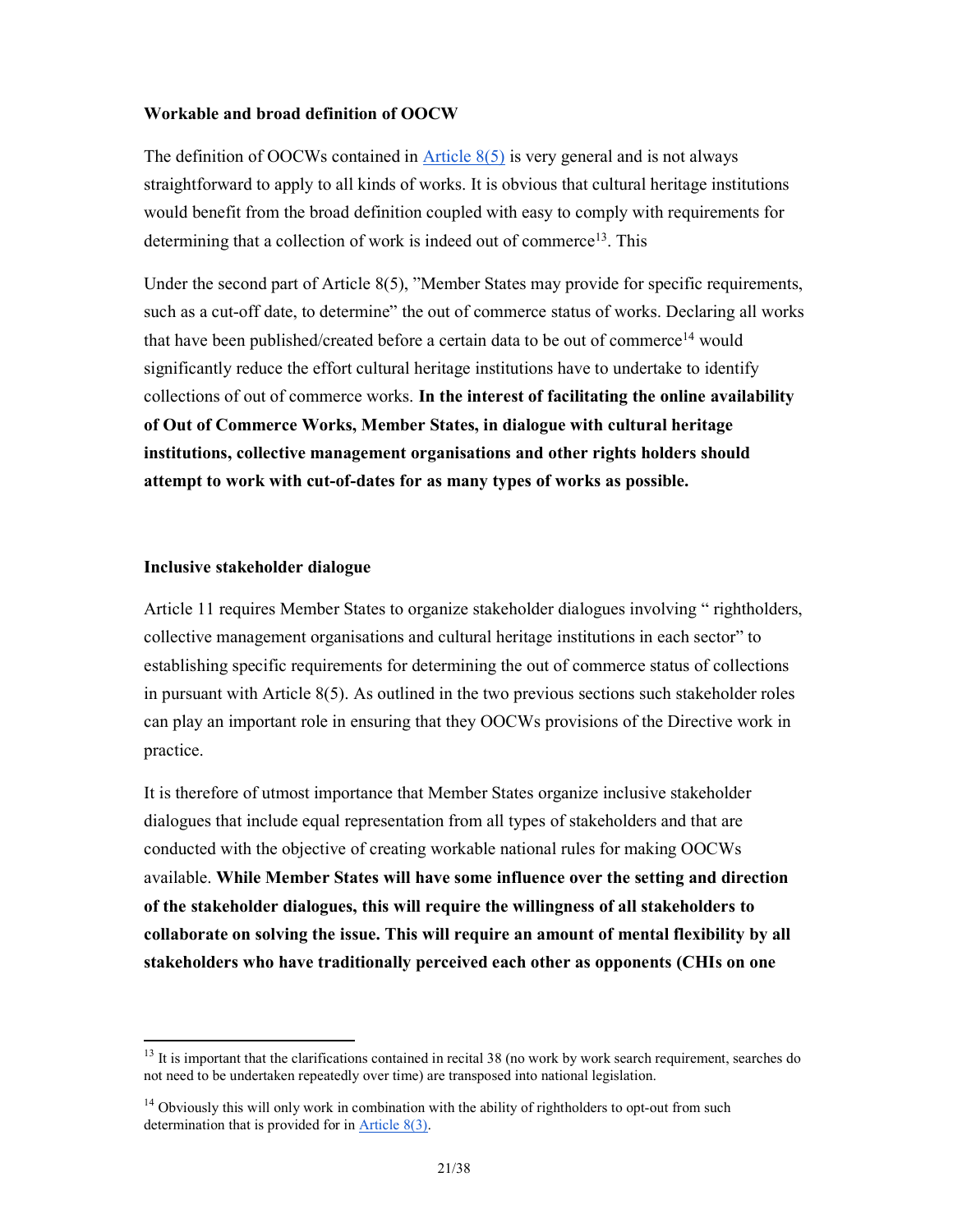side vs CMOs and other rightholders on the other). In the end the ability of these stakeholders to collaborate will be essential in achieving the goals of the DSM Directive

# Workable EUIPO database

-

Article 10 requires that information on out-of-commerce works must be published "on a public single online portal" that is to be "established and managed by the EUIPO" six months before the works themselves can made available online by the cultural heritage institutions. This six month pre-publication period is intended to ensure that rightholders who object to making available of their works have the ability to opt-out in line with Article 8(4) before their works are made available online.

The functioning of the EUIPO portal will play an important role in how effective the provisions of the new Directive will be in enabling access to OOCW held in the collections of Europe's cultural heritage institutions. The portal will need to provide CHIs and CMOs will low friction workflows to publish the required identifying information and will need to automatically update them about opt-outs and other changes in the status of works for which they have provided information. The portal will also need to provide rightholders with a reliable, effective and trusted way to make use of their ability to opt-out in line with Article 8(4).

In short, the portal has the potential to make or break the effectiveness of the provisions aimed at improving access to OOCW. In order to contribute to the objective of the Directive, the portal will need to integrate well with existing workflows of the intended users (CHIs, CMOs and other rightholders), be able to process large quantities of incoming data, and become a trusted and persistent source of information on the use of OOCW and opt outs registered by rightholders.

Given the crucial role the portal plays in the overall system aimed at enabling access to out of commerce works, the European legislator must ensure that the EUIPO develops the portal in close collaboration with all affected stakeholders and that it allocates sufficient resources to both building the portal and supporting CHIs and CMOs in publishing the required information via the portal<sup>15</sup>. The EUIPO should consider the responsibility to run this portal not only as a legal responsibility but also as an

<sup>&</sup>lt;sup>15</sup> In this context it is worth noting that in March 2019 the European Court of Auditors concluded that "the budget surplus of the EU Intellectual Property Office (EUIPO), amounting to almost half a billion euros in 2018, should be put to a productive use".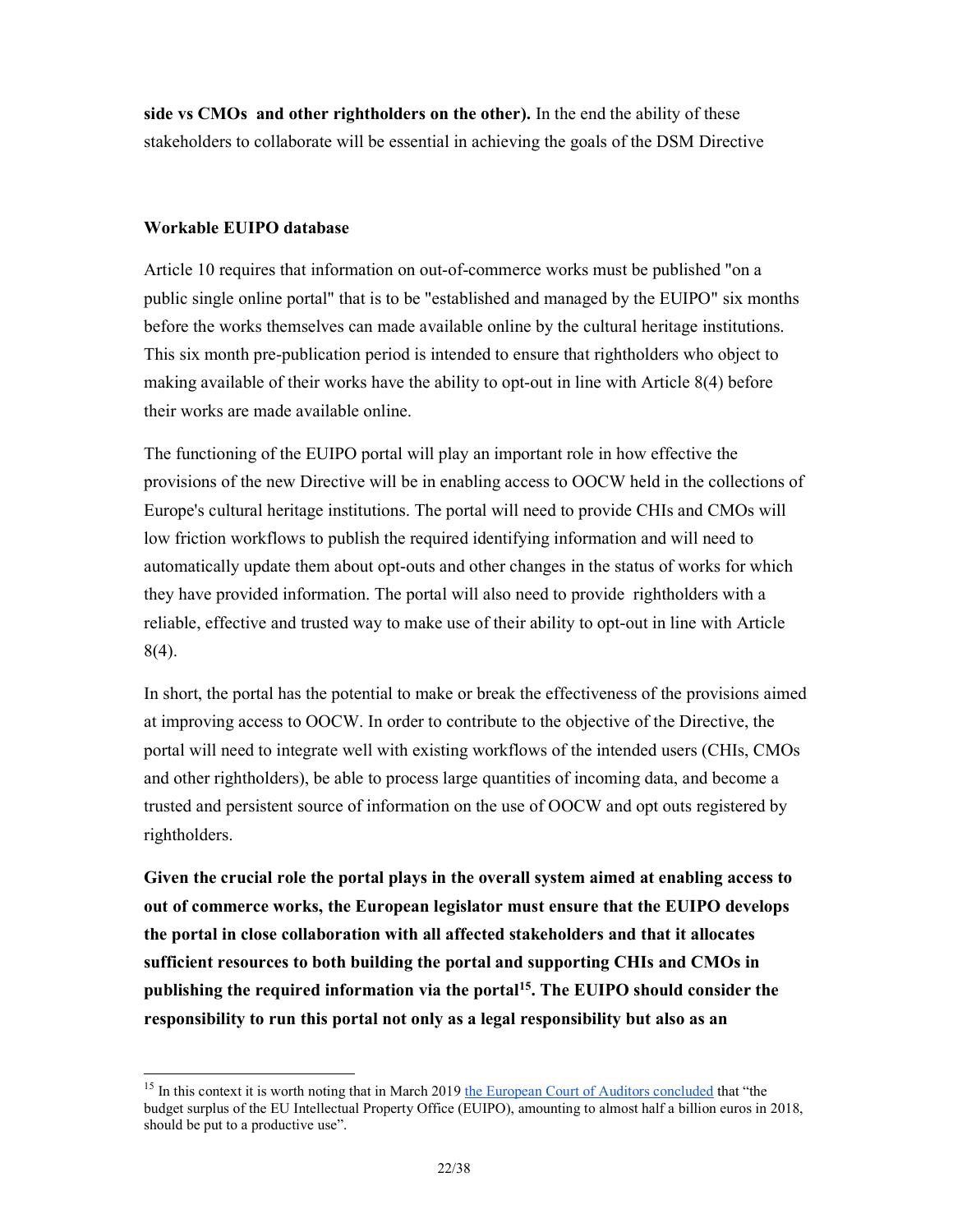opportunity to provide a valuable service to the cultural heritage sector and collective management bodies that enhances the quality and interoperability of rights information available across the sector.

# Implementation outlook

The provisions on out of commerce works are among the most complex provisions in the DSM Directive. To successfully implement them Member States will be dependent on the willingness of all stakeholders to constructively collaborate. The national stakeholder dialogues will play a crucial role in this and Member States should invest in creating the conditions for collaboration between cultural heritage institutions on the one side and collective management organisations and other right holders on the other side.

The pre-conditions for this to happen vary substantially across the Member States. The scope of collective management varies substantially between Member States and while some member states have existing collaborations between cultural heritage institutions and collective management organisations these are lacking in others. As a result the European legislator should carefully monitor Member State implementations of the OOCW provisions and facilitate information exchange between the Member States.

In addition the European legislator must also ensure that the EUIPO portal will become an instrument that actively facilitates cultural heritage institutions and collective management organisations in making available out of commerce works contained in their collections.

# Relationship with the Orphan Works Directive

The introduction of these new rules for making available Out of Commerce works is also raising questions about the future of Directive 2012/28/EU of the European Parliament and of the Council of 25 October 2012 on certain permitted uses of orphan works. Conceptually the two Directives are overlapping each other: All Orphan Works are by definition also Out of Commerce works. Given that the Orphan works Directive is widely considered to be a failure, that to date only a very small number of works has been identified as Orphan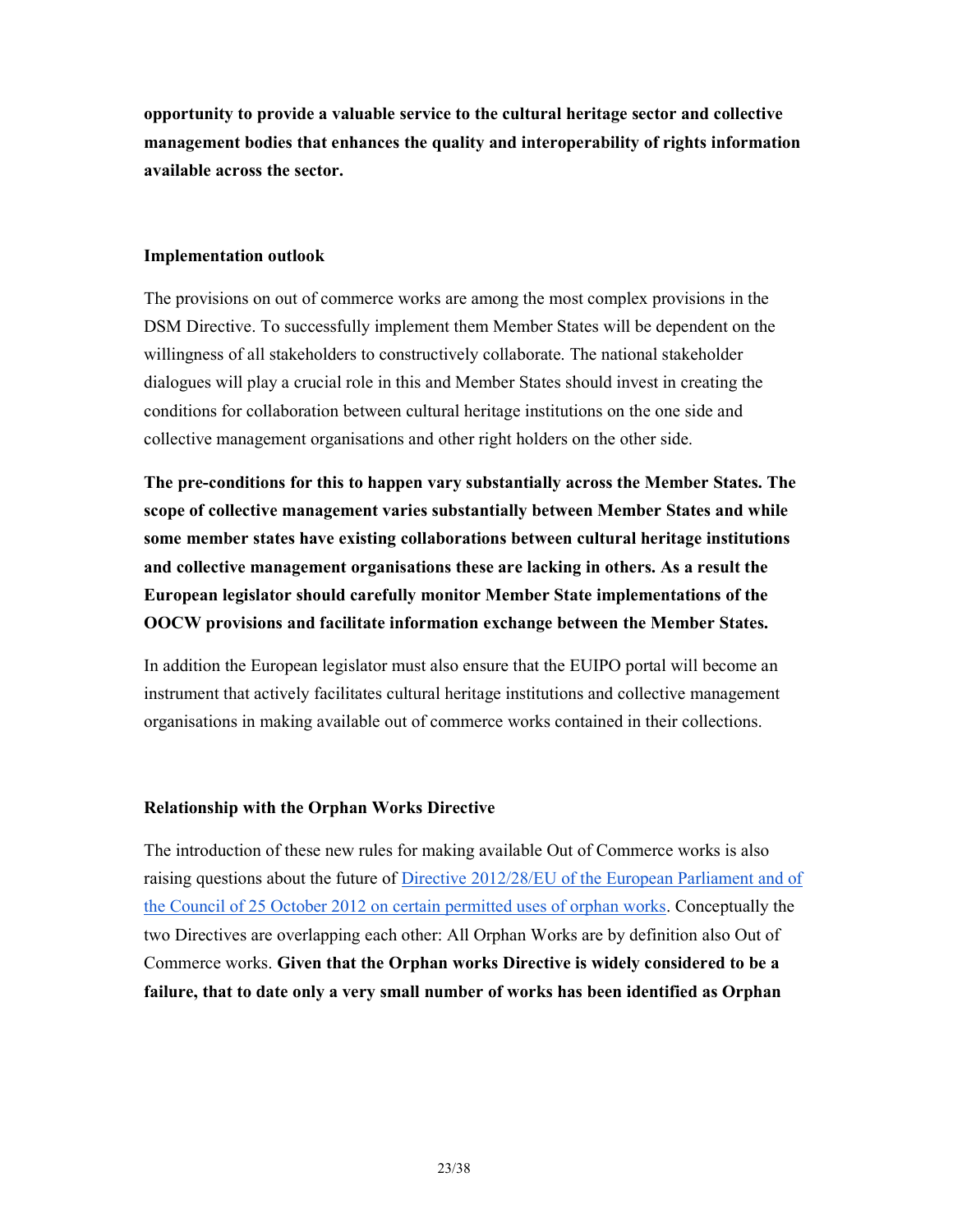# Works<sup>16</sup> and that the OOCWs provisions of the DSM Directive are much easier to comply with, the EU legislator should consider revoking the Orphan Works Directive<sup>17</sup>.

#### Article 25: Further harmonisation of existing exceptions and limitations

Article 25 ("Relationship with exceptions and limitations provided for in other Directives") which was added to the text of the Directive by the European Parliament<sup>18</sup> is one of the most important improvements of the final text over the original Commission proposal. It

States that "Member States may adopt or maintain in force broader provisions, compatible with the exceptions and limitations provided for in the [InfoSoc and Database] Directives, for uses or fields covered by the exceptions or limitations provided for in this Directive". In other words it makes it clear that the provisions of the DSM Directive do prevent the Member States from implementing additional exceptions, as long as they meet the requirements in existing EU law. This means that Member States implementing the DSM Directive will be free to make full use of the legislative room provided by the 19 optional exceptions contained in the InfoSoc Directive, many of which have not been implemented in many Member States.

In the interest of harmonization of user rights across the EU Member States should make sure to implement at least a minimum set of these exceptions in addition to the new exceptions mandatory exceptions introduced in the DSM Directive. In addition to newly mandatory quotation and parody exceptions (see the section on Article 17 below) Member States should make sure that they have fully implemented the following five exceptions from the InfoSoc Directive:

#### Art. 5.2(c) Reproductions by cultural heritage institutions

-

As discussed above, the new exception introduced Article 6 of the DSM Directive allowing reproductions for the purpose of preservation does not cover all needs of cultural heritage institutions. The main uses not covered by the new exception are internal uses by cultural heritage institutions and web harvesting (making and storing copies of publicly available

<sup>&</sup>lt;sup>16</sup> At the time of writing the EUIPO's Oprhan Works database contained 5,923 main works and 6,947 embedded or incorporated works.

<sup>&</sup>lt;sup>17</sup> A decision to revoke the Directive could be based on the outcome of the Commission's evaluation of the Directive which, in line with Article 10 of the Directive, was due on 29 October 2015. This review has not been undertaken yet and should therefore include the question in how far the Directive is still relevant in the light of the OOCW provisions introduced by the DSM Directive.

<sup>&</sup>lt;sup>18</sup> It can be traced back to a JURI amendment (AM 993) tabled by MEP Kosma Złotowski (ECR).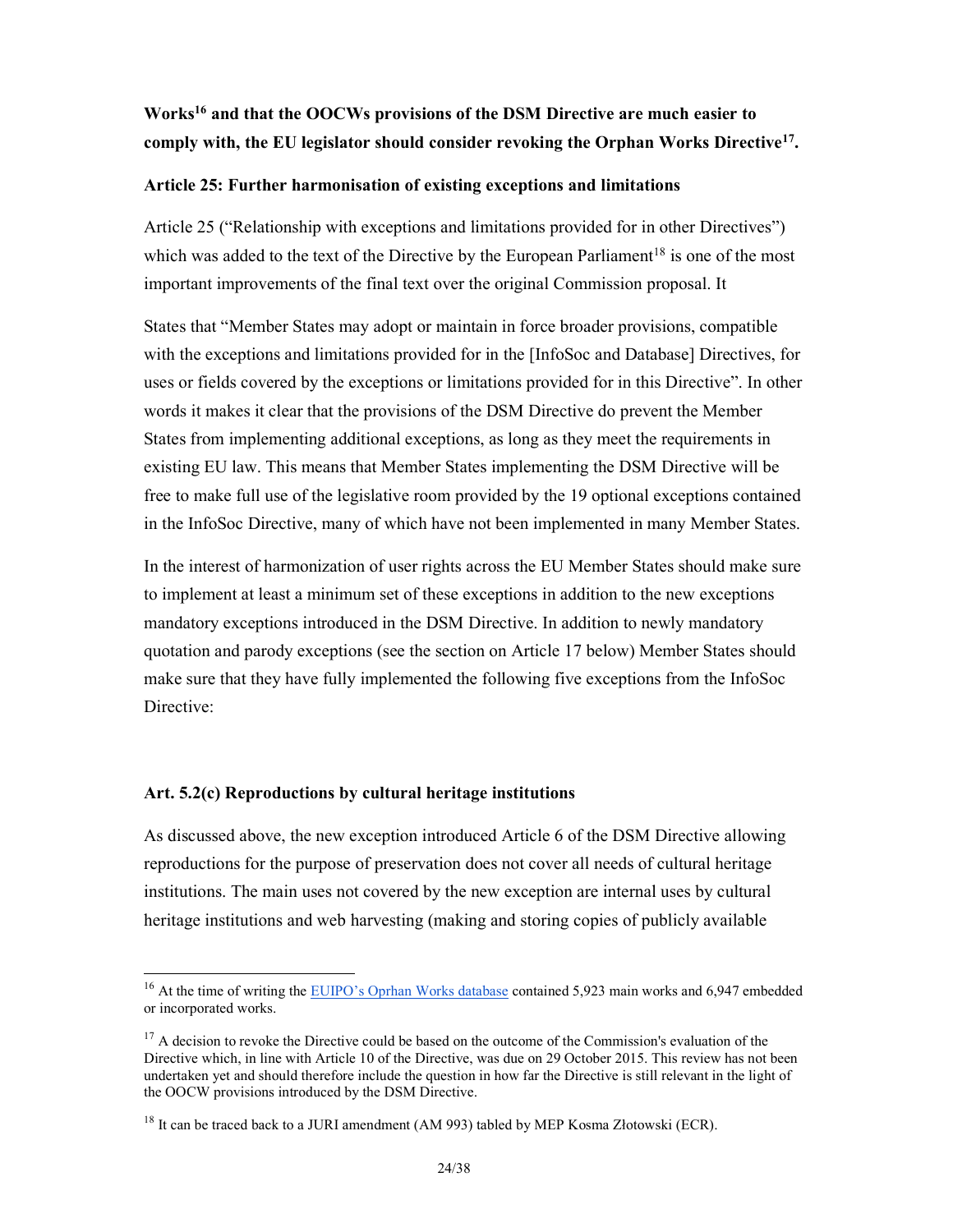websites for the purpose of preservation). Both of these uses can be covered by targeted national implementations of Article 5.2 (c) of the InfoSoc Directive that allows "specific acts of reproduction made by publicly accessible libraries, educational establishments or museums, or by archives, which are not for direct or indirect economic or commercial advantage". Member States should work with cultural heritage institutions to understand their specific needs and how these can be addressed alongside the implementation of the DSM Directive.

#### Art 5.3(a) Illustration for teaching or scientific research

The education exception introduced by Article 5 of the DSM Directive only applies to digital and cross border educational uses. Most member states already have education exception based on Art 5.3(a) of the InfoSoc Directive but the scope of these exceptions is often limited. Member States implementing the DSM Directive should review the scope of their education exception and make sure that they cover all types of educational uses by educators and learners in both formal and informal education settings.

# Art. 5.3(i) Use of works of architecture or sculptures in public spaces

One of the areas where the lack of harmonisation of exceptions between Member states is most egregious is the so called "freedom of panorama". Freedom of Panorama results from national implementations of an exception based on Art. 5.3(i) of the Infosoc Directive which allows the use of "works of architecture or sculpture, made to be located permanently in public places". In member states where this exception is not implemented, sharing a photo of a public setting that depicts a copyright protected work of architecture or a sculpture infringes the rights of the author of such works. The exception is not implemented in a number of member states and some that have implemented it only allow non-commercial uses. This creates an unwelcome situation in which every day acts that are legal in one member state are infringing in another. Member States that so far have not implemented the exception should remedy this situation by fully implementing the "freedom of panorama" exception alongside with the implementation of the DSM Directive.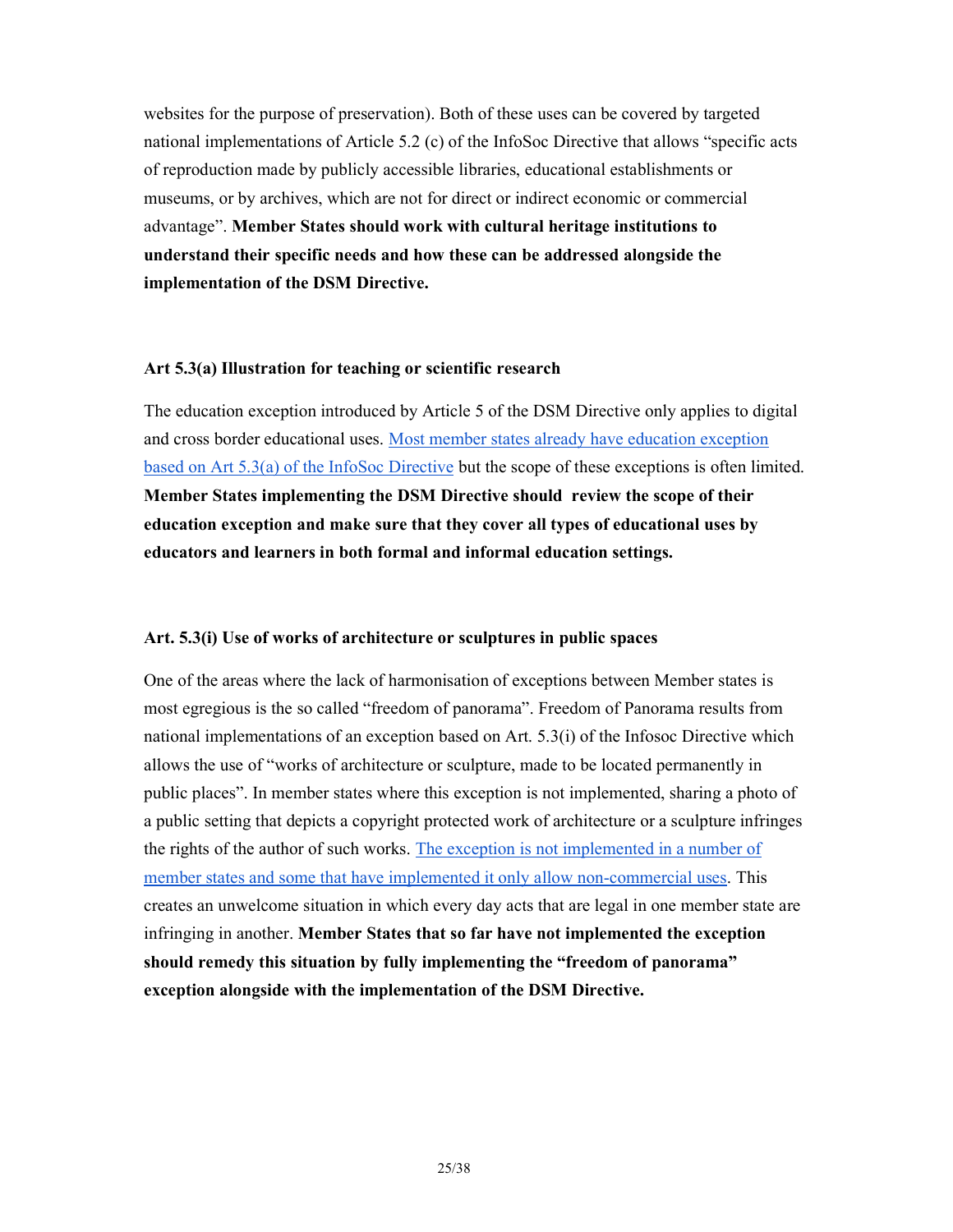#### Art. 5.3(k) Incidental inclusion

Article 17(7) of the DSM Directive requires Member States to ensure that users of Online Content Sharing Service Providers can rely on the exceptions for "quotation, criticism, review" (Article 5.3 (d) InfoSoc Directive) and "use for the purpose of caricature, parody or pastiche" (Article 5.3 (k)). While these two exceptions cover the majority of transformative types of user-generated content uploaded by users to online platforms, such as remixes and mash-ups they do not cover all possible uses. To fully achieve this objective, Member States that have not implemented the the exception allowing the incidental inclusion of protected works in their national laws should implement this exception together the implementation of the provisions introduced by the DSM Directive.

# Art. 5.3(n) Use for the purpose of research or private study

Under national implementations of Art  $5.3(n)$  of the InfoSoc Directive cultural heritage institutions in a number of Member States can make works in their collections available to their patrons for research or private study. This needs to happen via dedicated terminals located on the premises of the institutions<sup>19</sup>. This exception is essential in allowing cultural heritage institutions to provide the public access to works in their collections that cannot be made available online because of copyright restrictions and from the perspective of cultural heritage institutions it is unacceptable that this exception is not implemented in all Member States. Those Member States that have not (fully) implemented the exception should implement it together with the implementation of the provisions introduced by the DSM Directive.

#### Exceptions and Limitations: Summary

-

The provisions included in the first half of the DSM Directive significantly improve the position of the research, education and cultural heritage sectors. The new mandatory exceptions are generally straightforward and address real needs identified by these sectors.

 $19$  While this exception allows cultural heritage institution to provide a valuable service in line with their public interest missions, it is worth noting that the limitation requiring the use of "dedicated terminals" is out of sync with reality as it limits institutions from allowing visitors to bring their own devices (such as smartphones, tablets or laptops) to access works from the collections. During the legislative proceedings related to the DSM Directive, cultural heritage institutions have unsuccessfully tried to get this anachronistic requirement removed from the exception. However, this does not mean that the existing exception does not provide value to (the patrons) of cultural heritage institutions.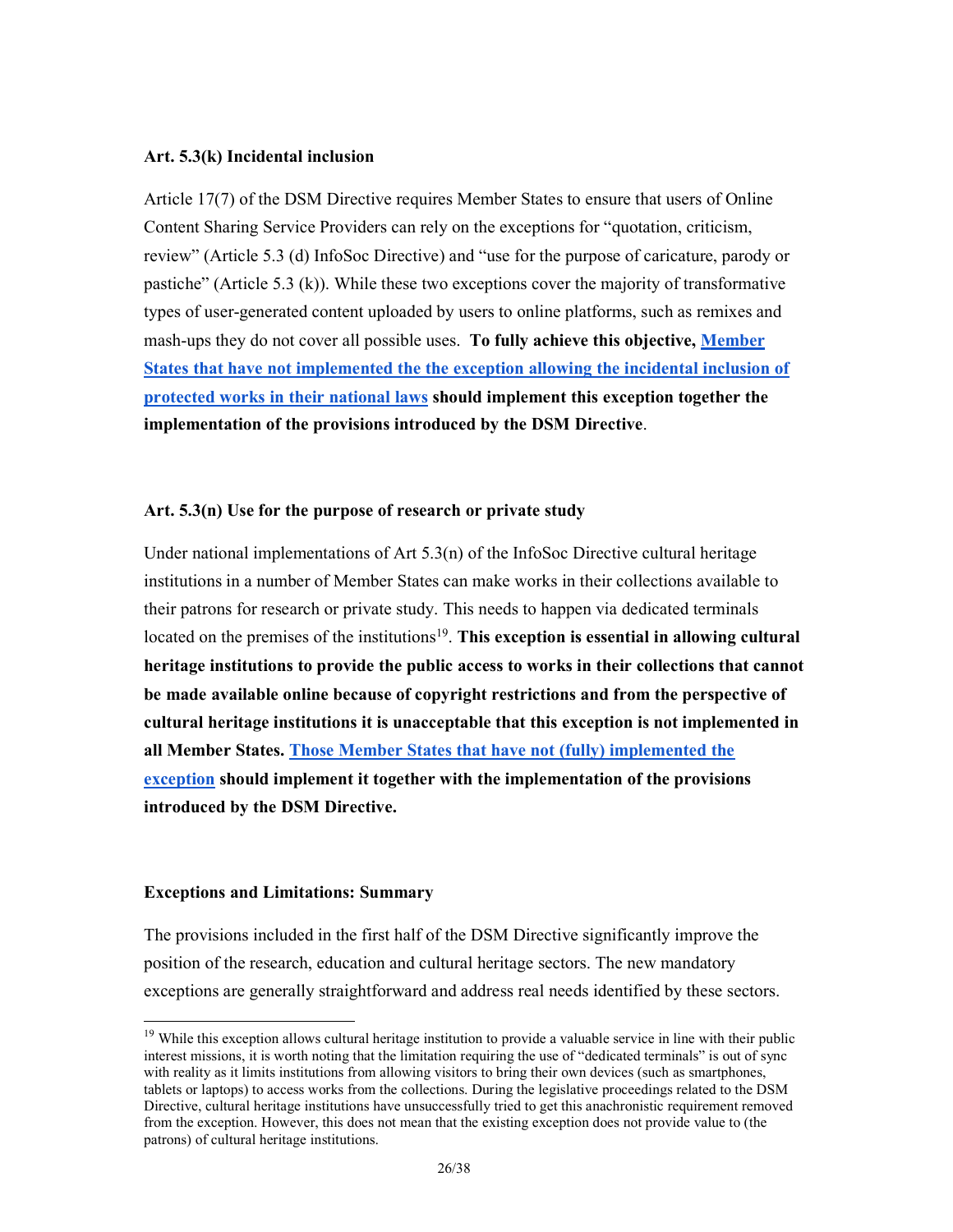During the legislative proceedings the research and cultural heritage sectors have managed to further strengthen these provisions. The most important concerns related to the new exception are the ability of Member States to (partially) override the new education exception and a number of issues related to the complexity of the OOCWs provisions. In both cases the European Legislator should closely monitor the implementation. In the case of the Out of Commerce provisions the EU legislator can play a more active role by facilitating information exchange between Member States and by ensuring that the EUIPO portal can actively support cultural heritage institutions in making Out of Commerce Works in their collections available online.

In order to implement the DSM Directive all Member States will need to update their copyright acts. This provides an opportunity for them to implement some of the optional exceptions identified in the InfoSoc Directive. In the light of the overall objective of the Directive to further the goal of a Digital Single Market, all Member States should make sure that they have implemented the five key, public interest derived exceptions discussed above. Together with the now mandatory quotation and parody exceptions and the five new exceptions introduced by the DSM Directive this would ensure a minimum level of harmonisation of user rights across the EU.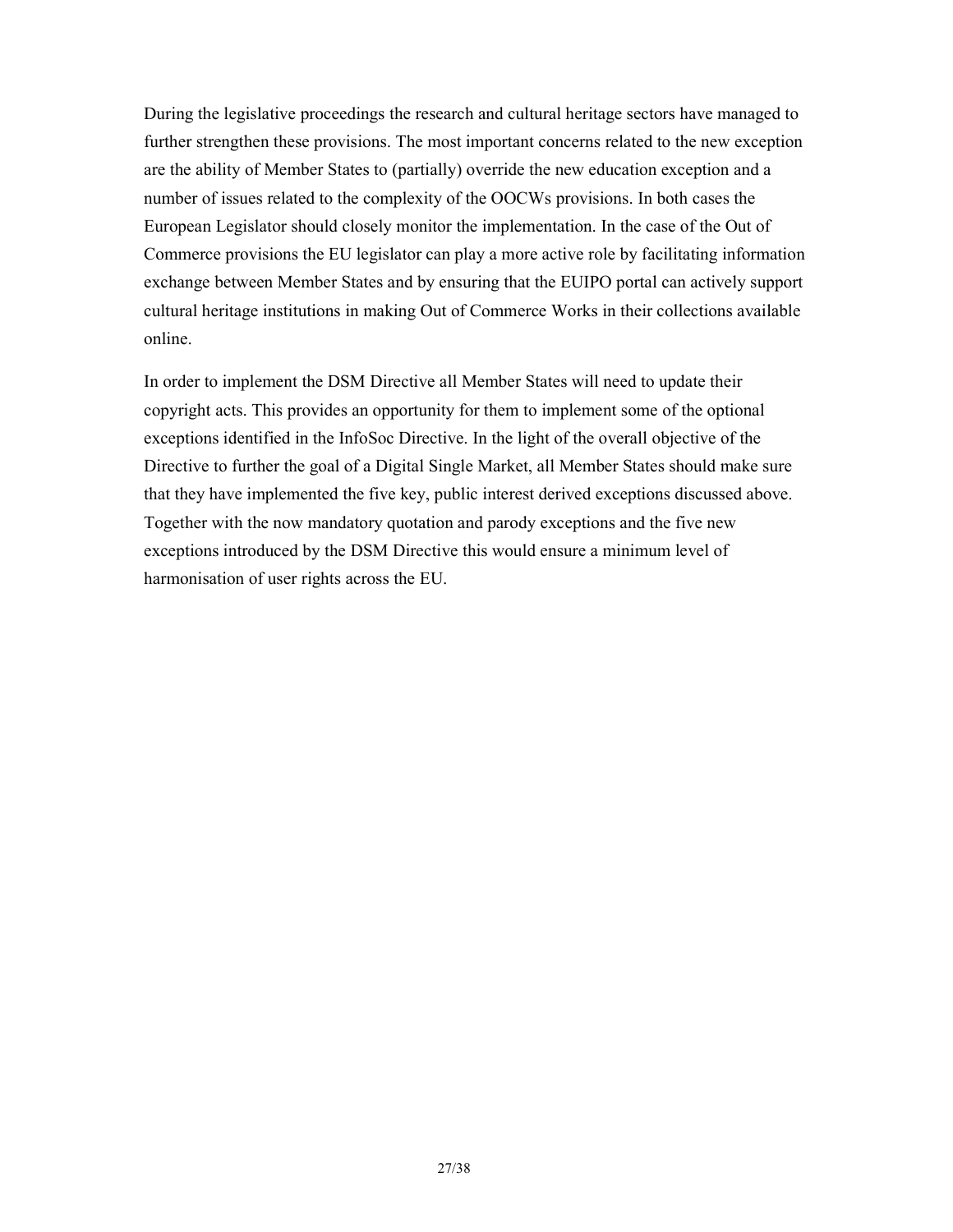# Part 2: Other provisions

In addition to the new exceptions discussed in the previous part, the DSM Directive includes a range of other provisions. These include an optional general ECL provision (Article 12), a provision dealing with access to audiovisual works on Video on Demand platforms, a provision introducing a new neighbouring right for press publishers (Article 15), a provision entitling publishers to a share of the compensation for uses of a work under a compensated exception (Article 16), and a number of provisions improving the contractual position of authors and performers (Articles 18 - 23). All of these provisions fall outside of the scope of this analysis.

This section will (briefly) discuss the two remaining provisions of the DSM Directive. Article 14 on works of visual art in the public domain and Article 17 on use of protected content by online content-sharing service providers. These provisions are of interest since the either directly concern the practices of cultural heritage institutions (Article 14) or because they have an effect on the system of exceptions and limitations to copyright discussed in the previous section.

# Article 14: Works of visual art in the public domain

Article 14 of the Directive is one of the very few unambiguously good provisions of the new EU Copyright Directive. The Article is intended to ensure that reproductions of public domain works of visual art cannot be protected by exclusive rights, and as a result be taken out of the public domain. It is the first time that an EU law tries to protect the public domain.

This legislative intervention comes in response to the relatively widespread practice of museums in claiming exclusive rights of digital reproductions of public domain works that they have in their collections and which they make available to the public. In practice this has already led to Spanish Museums claiming copyright over paintings by Dutch masters who have been dead for 350 years, and German museums suing Wikipedia for hosting reproductions of public domain works as part of Wikimedia Commons.

While at first glance it seems counterintuitive that a museum should be able to control the rights for artworks of long dead artists, such claims do have a basis in existing law. In general, for a work to be protected under copyright it needs to show "the author's own intellectual creation." However, there is another category of copyright-like rights (also called "related rights") that exist in a number of EU Member States. These schemes grant exclusive rights to the creators of photographic works that do not meet the originality criterion necessary to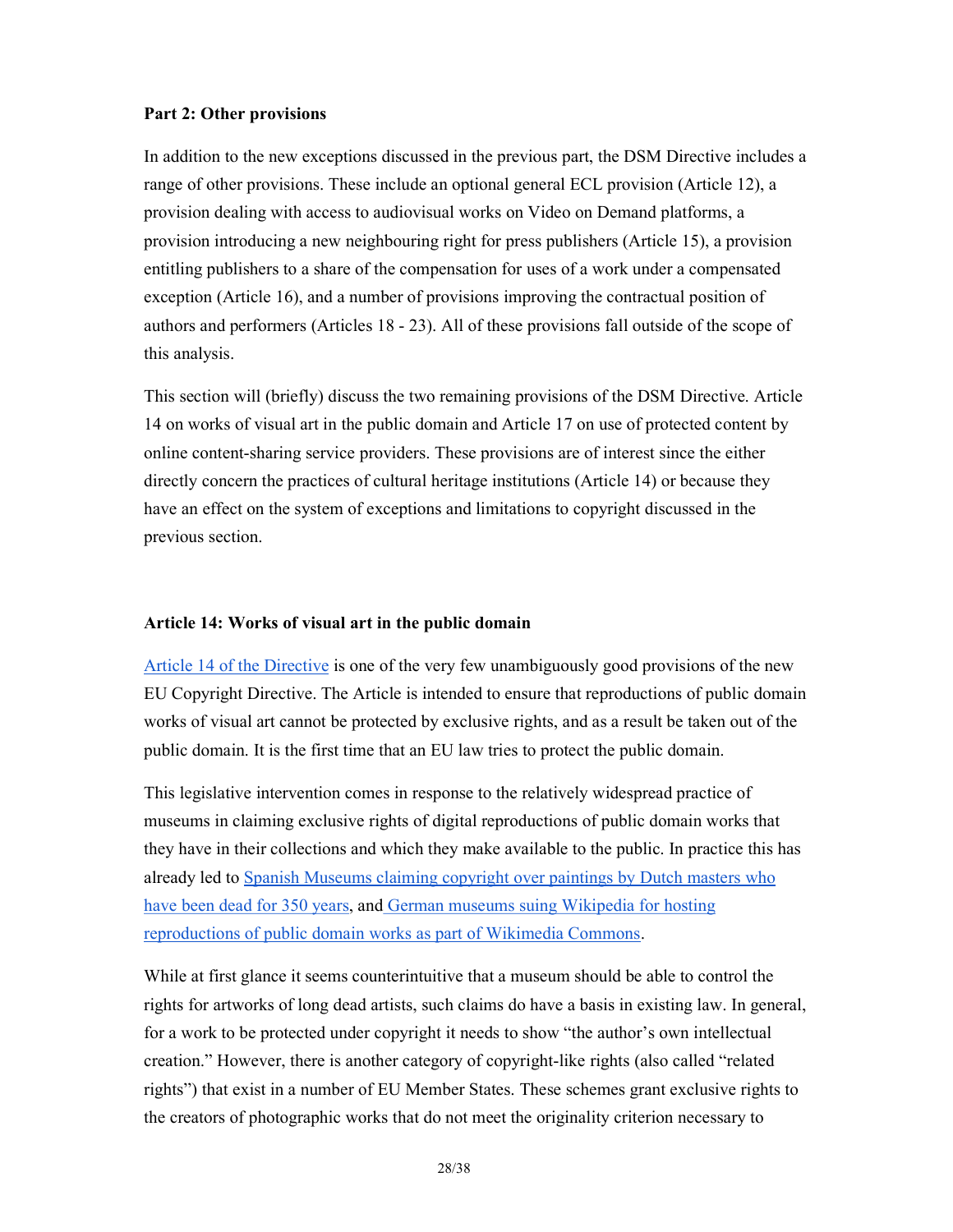receive copyright protection<sup>20</sup>. Related rights arise even when a reproduction is nothing more than an exact photographic copy of a work. Where copyright protects original artworks, these related rights protect simple copies.

As museums have started to make works in their collections available online, the practice of relying on related rights to restrict the re-use of non-original reproductions of public domain works has become controversial. Both the Public Domain Manifesto and the Europeana Public Domain Charter demanded that what is in the public domain in analogue form must stay in the public domain in digital form. While the overall majority of museums have always acted in the spirit of expanding the public domain, and have made reproductions of public domain works available without any restrictions on re-use, a small number of museums from Member States that allow the protection of non-original reproductions of public domain works continue to claim rights over such reproductions.

From the perspective of users trying to identify the copyright status of these reproductions of public domain works, this fragmented legal landscape was difficult to grasp. If works by the same creator could be protected by copyright-like rights in one Member State but could be in the public domain in another, there was no legal certainty when using the reproductions online and across borders. Harmonizing the copyright status of these reproductions in every EU country was, thus, necessary to safeguard the users right to enjoy the works of visual arts that have fallen into the public domain.

In the majority of Member States national legislators will not see the need to take action on this Article, as national laws and jurisprudence do not foresee any protection on faithful reproductions of works in the public domain. Member States which do recognize the protections of non-original reproductions<sup>21</sup> will need to implement Article 14 into their national copyright acts. At the minimum this means excluding faithful reproductions<sup>22</sup> of visual artworks in the public domain from any existing neighbouring rights protections.

-

 $20$  See this 2015 study by Thomas Margoni for more details

 $21$  According to the study undertaken by Thomas Margoni this concerns Austria, Denmark, Finland, Germany, Italy, Spain and Sweden.

<sup>&</sup>lt;sup>22</sup> While most of the discussion has centered on photographic reproductions of 2 dimensional works such as paintings is is important to note that the Article applies to all non-original reproductions of works of visual arts in the public domain, including 3D models/scans of sculptures.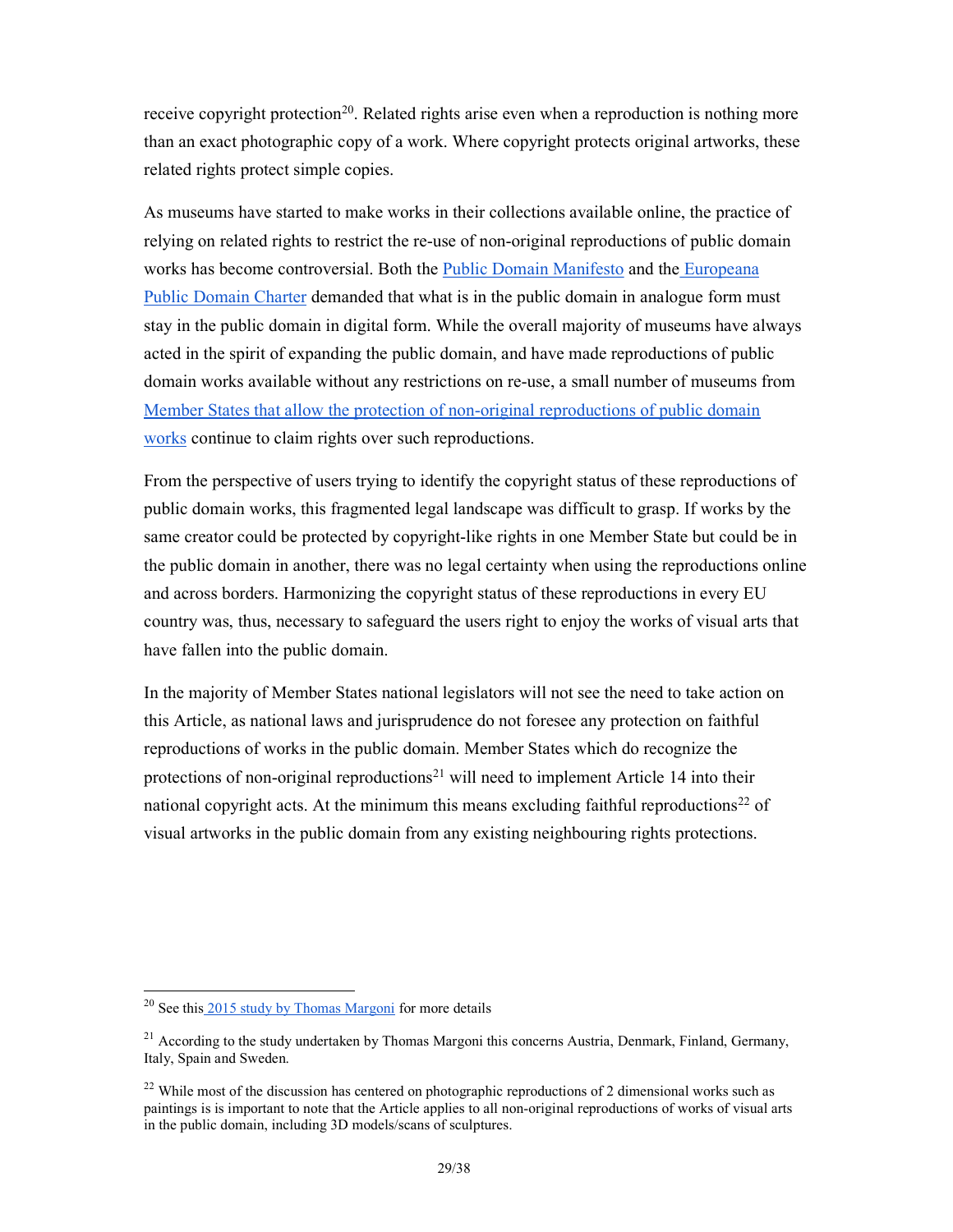#### Article 14 as a general rule

-

Article 14 in its current form is the outcome of a late stage legislative compromise between the European Parliament and the Council<sup>23</sup>. And while it is an important step forward in protecting the public domain from appropriation, the limitation on "works of visual art" does not make any sense. The rationale that a non-original reproduction of a public domain work should not be protected by exclusive rights applies just as well to all other types of work. Member States implementing Article 14 into their national laws should therefore implement it in such a way that non-original reproductions of all types of public domain works are not subject to copyright or related rights.

#### Article 17: Use of protected content by online content-sharing service providers

Article 17 is supposed to address a so-called "value gap" identified by the music industry. According to this industry, online platforms such as YouTube and Facebook make huge profits by selling advertisements alongside copyrighted content uploaded by their users–all without adequately rewarding the copyright owners. While this general observation is most likely correct, the measures proposed to remedy the value gap has proven to be politically decisive and there are serious doubts that they will indeed result in a more equal distribution of the value generated by these platforms.

The core of Article 17 is a provision making platforms that host content uploaded by their users liable for copyright infringements committed by their users. Before the DSM Directive, online platforms that host content uploaded by users could rely on Article 14 of the  $E$ -Commerce Directive to provide their services. Under this provision, platforms can host uploaded content without any risk, as long as they remove such content once they receive information that it is infringing on someone else's rights. This limitation of liability for copyright infringement committed by users provided the legal foundation for the development of a wide range of online platforms that allow user uploads. A large number of platforms rely on this safe harbour<sup>24</sup> while at the same time many platforms also entered into licensing agreements with copyright owners to ensure continued availability of copyrighted content on their platforms and to show advertisements alongside that content.

<sup>&</sup>lt;sup>23</sup> It can be traced back to efforts by civil society organisations advocating for open access to knowledge and culture to introduce a general public domain protection clause in the DSM Directive.

<sup>&</sup>lt;sup>24</sup> It is worth noting that to date the CJEU never clarified if the big platforms targeted by Article 17 such as YouTube are indeed be eligible for this protection.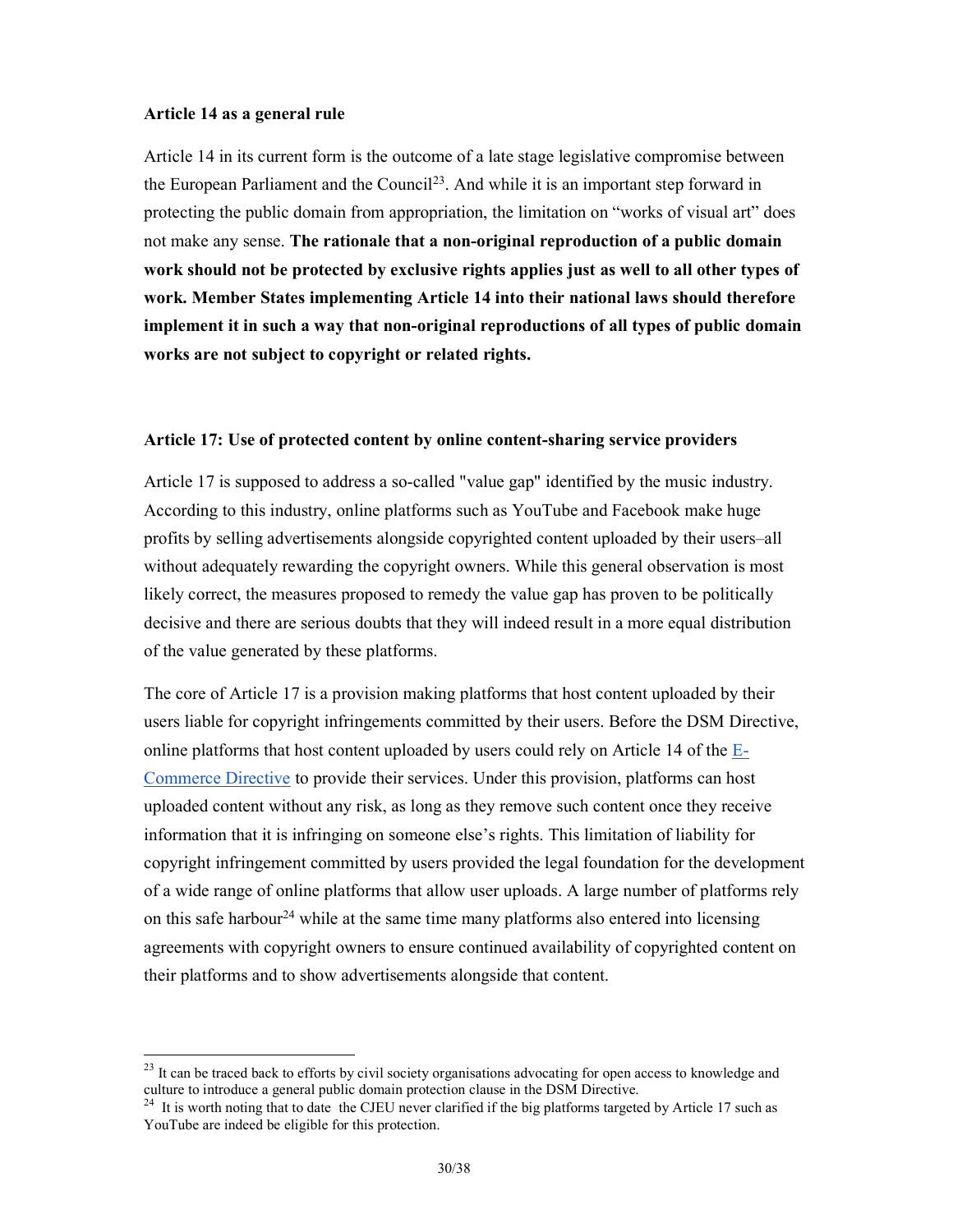Article 17 of the Directive (formerly Article 13) of the Directive, on the one hand, excludes certain for-profit content-sharing platforms from the above-mentioned liability protections, and, on the other hand, makes them liable for infringing content uploaded by their users. As a result, they have two options: (a) they obtain authorizations from copyright owners to communicate such content or, if no authorization is granted, (b) they take a set of steps to be exempted from liability for such infringing content, such as actively searching for infringing content by filtering or other mechanism.

The first option is the preferable option, from the users rights perspective, but it will only be effective if Member States do not rely on individual licensing to grant authorizations to platforms for every piece of content that is available on their services. The second option may require the use of automated filtering technology and, thus, result in widespread overblocking of users' uploads, interfering with uses made under copyright exceptions and with fundamental freedoms, such as freedom of expression $25$ .

Taking into account that users rights will be at greater risk if the platforms rely on filters than if they obtain authorization to communicate their users' uploads, national lawmakers should fully explore legal mechanisms for granting those authorizations and limit, to the extent possible, the application of filtering technologies. Turning the exclusive right granted by Article 17 into a remuneration right or into a copyright exception or limitation subject to remuneration would be the ideal solutions.

In the current situation it seems relatively unlikely that Member States can implement Article 17 in such a way that the application of filtering technologies can be prevented $^{26}$ . This raises important questions about the balance between the obligations that Article 17 imposes on platforms and the rights of users of these platforms. In this regard the text of the Article contains a number of conflicting provisions that may be difficult to reconcile by Member States seeking to implement the directive. For this analysis it is important to note that in spite of its public reputation as a draconian measure limiting user freedoms, the second half of Article 17 actually contains a number of provisions that significantly strengthen the rights of users sharing content via online platforms<sup>27</sup>. There are two groups of provisions that are especially interesting in this regard. Provisions dealing with the

-

<sup>&</sup>lt;sup>25</sup> Because of this, the Polish government <u>filed an action for annulment of Article 17 with the CJEU</u>, which means the court still has a saying about the faith of this controversial provision. In the meantime, EU countries have to implement it.

<sup>&</sup>lt;sup>26</sup> This is contrary to the expectation expressed in the statement of the German government at the occasion of the adoption of the Directive by the Council.

 $27$  Most of these have been added to the text by the European Parliament during late stage trilogue negotiations and are the result of significant pressure from internet users and civil society groups.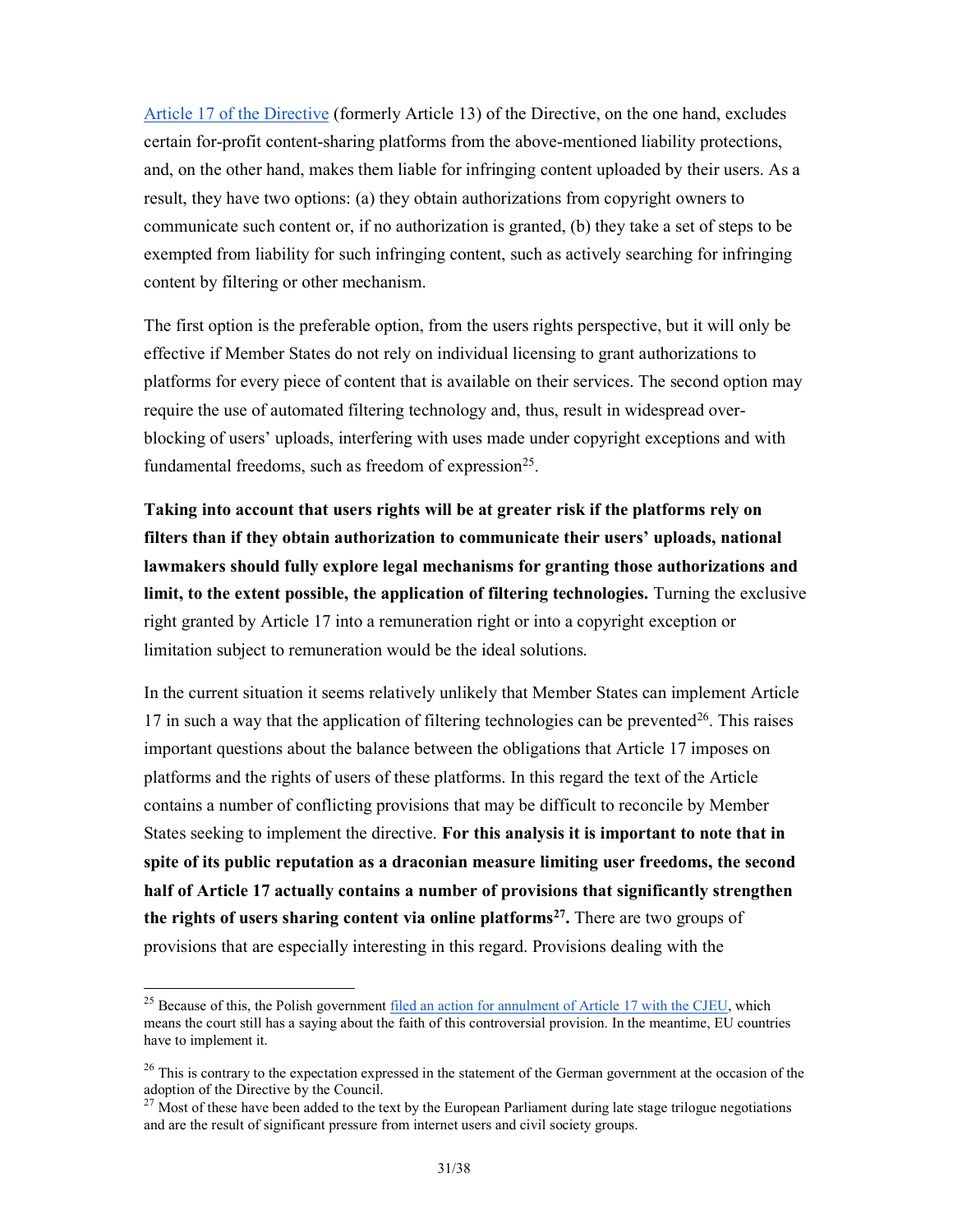relationship between exceptions and limitations and the filtering obligations introduced by Article 17 (these can be found in paragraphs 7 and 9) and provisions establishing procedural safeguards for these user right (in paragraph 9). Both sections have been carefully analysed by a group of European copyright academics who in November 2019 have issued Recommendations for safeguarding User Freedoms in Implementing Article 17 that have been signed by more than 50 academics from the relevant fields.

#### Exceptions and limitation in the context of Article 17

As mentioned above, Article 17(7) requires Member States to ensure that users of Online Content Sharing Service Providers (OCSSPs) can rely on the existing exceptions for "quotation, criticism, review" and "use for the purpose of caricature, parody or pastiche". While there has been some doubt with regards to how to interpret "existing" in this context, the above mentioned academic statement shows that "existing" must be read to "refer[s] to those E&Ls already contained in EU law". This means that at least with regards to making available works via OCSSPs<sup>28</sup>, Member States who have not done so must implement the parody exception (Art 5.3(k) from the InfoSoc Directive)<sup>29</sup>. In order to fully safeguard users freedom of creative expression on online platforms falling within the scope of Article 17, the academic statement also recommends that "Member States should consider clarifying in their national laws that the E&L for incidental use applies fully in the context of acts of making available by users on OCSSP platforms". This recommendation is in line with the recommendation made in the section on Article 25 above.

Article 17(9) of the Directive further provides that the filtering requirements established by Article 17 "shall in no way affect legitimate uses, such as uses under exceptions or limitations provided for in Union law". The wording of this provision ("in no way") makes it clear that the protection of the user rights derived from these exceptions and limitations must be given priority over the requirement imposed on online platforms to filter works uploaded by their users.

-

<sup>&</sup>lt;sup>28</sup> The Academic Statement on safeguarding User Freedoms in Implementing Article 17 recommends that Member States implement these exceptions for all types of uses: "A rational national lawmaker implementing the E&Ls in Article 17(7) in line with the above recommendations should take this opportunity to fully harmonize the respective national E&Ls beyond uses concerning OCSSPs.

 $29$  They also have to implement the quotation exception but this exception is one of the very few that is already implemented by all EU Member States.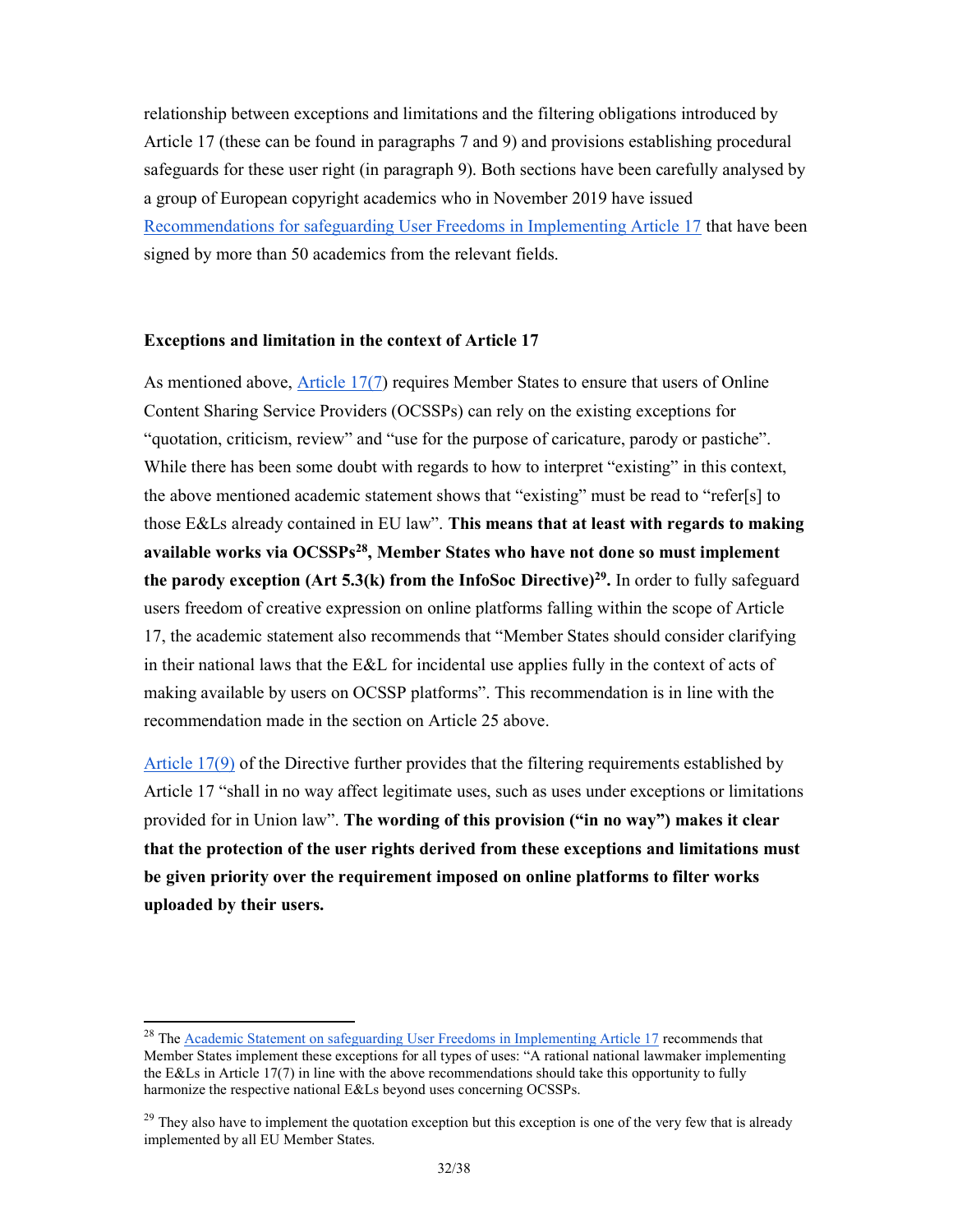#### Procedural safeguards for user rights

-

In order to protect user rights Article 17(9) establishes a number of procedural safeguards: OCSSPs must implement "effective and expeditious" complaint and redress mechanisms for users in the event of disputes. These mechanisms entail obligations for both rightholders and OCSSPs. On the one hand, rightholders that request the disabling or removal of content must "duly justify" their requests. On the other hand, OCSSPs that administer complaint and redress mechanisms must process submitted complaints "without undue delay" and subject decisions to disable or remove content to human review. These safeguards significantly strengthen the positions with regards to filtering/blocking by platforms as the existing legal framework does not impose any such requirements on platform operators and rightholders. Existing filtering systems like YouTube's Content ID work based on rules that have been determined by the platforms themselves.

In order to meet the requirement not to "affect legitimate uses, such as use under exceptions or limitations" Member States must implement these safeguards in such a way that, for OCSSPs, the requirement to protect users' rights prevails over the requirement to remove or block access to content uploaded by their users. Since current technology is not capable of assessing the legality of individual uses of copyrighted works, this means that platforms must be prevented from automatically disabling access to or preventing the upload of works unless there is certainty that the use in question is infringing. In all other cases, users must have a meaningful opportunity to assert their rights, and uploads must remain available to the public until it has been established that a use is indeed infringing $30$ .

While such an implementation would be beneficial from the perspective of users, it represents a huge challenge from the perspective of the European legislator. Given the different policy positions of Member States during the legislative proceedings there is a high likelihood that the implementations of the user rights safeguards will differ substantially between the Member States. This would run counter to the overall objective to create a Digital Single Market. Establishing uniform rules for implementing the user rights safeguards must therefore be one of the priorities of the stakeholder dialogue on the implementation of Article 17 that

<sup>&</sup>lt;sup>30</sup> This recommendation is echoed in the **Academic Statement on safeguarding User Freedoms in Implementing** Article 17: "We recommend that where preventive measures [...] lead to the filtering and blocking of uploaded content before it is made available to the public, Member States should, to the extent possible, limit their application to cases of prima facie copyright infringement. In this context, a prima facie copyright infringement means the upload of protected material that is identical or equivalent to the "relevant and necessary information" previously provided by the rightholders to OCSSPs, including information previously considered infringing. [...] In the remaining cases (no prima facie infringement) there should be no presumption that the uploaded content is infringing, meaning that such content should remain available to the public in the OCSSP until its legal status is determined, following a procedure consistent with Article 17(9)."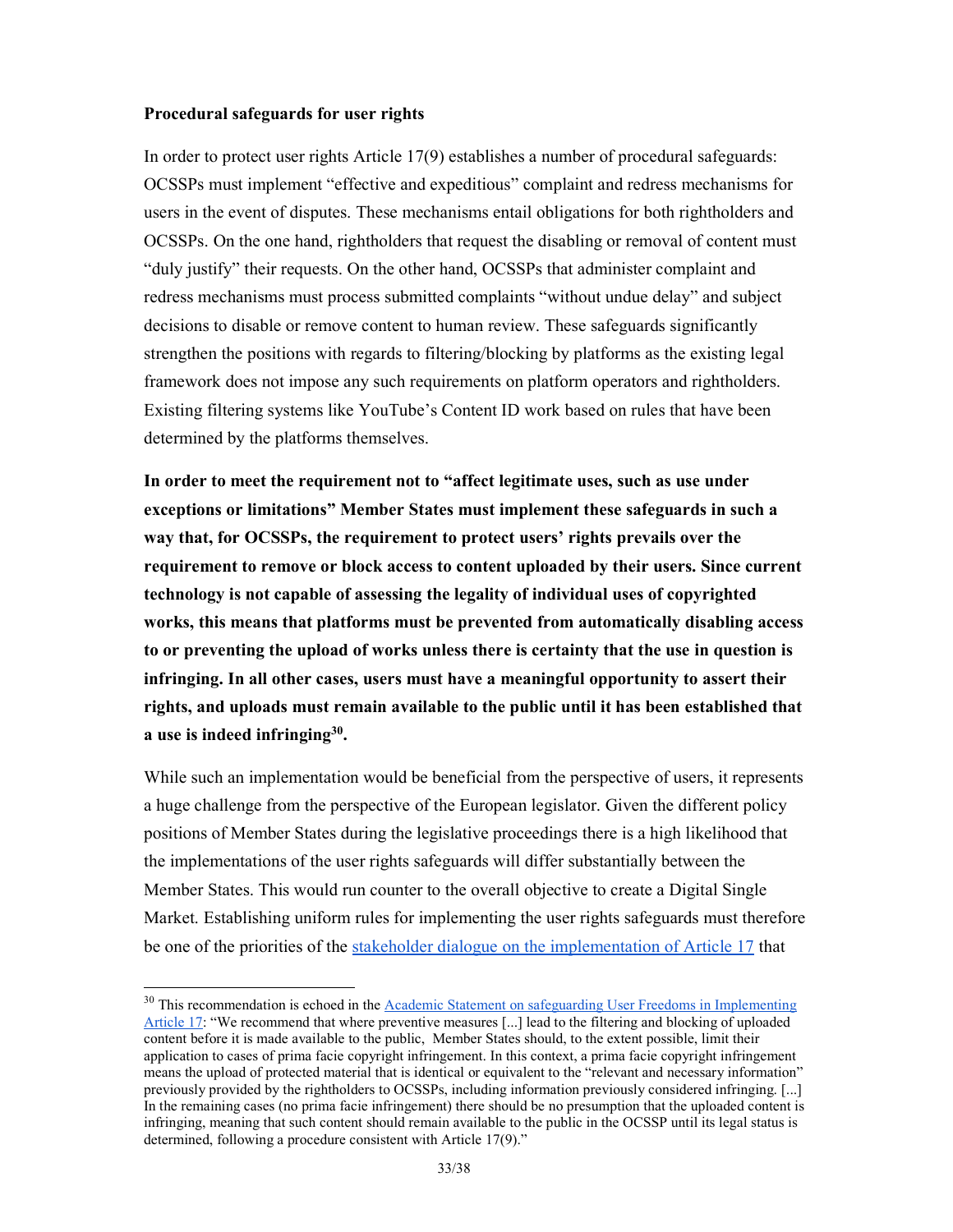are currently ongoing<sup>31</sup>. The European Parliament, on whose initiative these user rights safeguards were introduced into the text of the Directive, must carefully monitor the proceedings of the stakeholder dialogues and demand that the Commission fully takes these important safeguards into account in the guidelines to be issued based on the outcome of the stakeholder dialogues.

#### Public database

-

During the ongoing stakeholder dialogue another important aspect that requires attention on the European level emerged. Article 17(4) gives rightholders unprecedented abilities to require OCSSPs to prevent the availability of works (block uploads) and to remove works from their services. Request for blocking or removal must be based on collaboration between rightholders and platforms as part of which rightholders must provide OCSSPs with "relevant and necessary information". Apart from the issues related to user rights under exceptions and limitations discussed above, this raises another important concern. The information provided by rightholders may be erroneous, misleading or conflicting leading to unjustified actions by OCSSPs. In order to prevent unjustified removals or blocking by rightholders claiming ownership of works that they do not own, such requests for blocking or removal should be made by submitting the "relevant and necessary information" to a centralised publicly accessible database. This would allow public scrutiny of claims of ownership and reduce the risk of misappropriation of works. It would also provide a mechanism for resolving conflicting or contradictory rights claims, thereby improving the quality of the rights information.

While these effects are important in the context of protecting users from erroneous blocking and removal, such a public database would also serve another important function that serves both rightsholders and (smaller<sup>32</sup>) OCSSPs: It would significantly reduce the cost associated with managing the "relevant and necessary information" as such information would only need to be provided once (rightholders) and would be consolidated in a single source (OCSSPs).

In order to increase the quality of the rights information and to reduce the overhead costs for rightholders small OCSSPs the European legislator should require the use of a

 $31$  At the time of writing two meetings of the stakeholder dialogue had taken place. These meetings (and the two meetings planned for the remainder of 2019) have not yet addressed concrete implementation questions related to article 17 but have so far focussed on discussing "existing practices". For a critical summaries of these meetings by COMMUNIA see here and here.

<sup>&</sup>lt;sup>32</sup> From the perspective of the bigger OCSSPs such as YouTube and Facebook having their own private databases with rights information is a competitive advantage. Requiring all platforms to work with a public database will diminish the competitive advantage that Article 17 affords to the existing dominant platforms.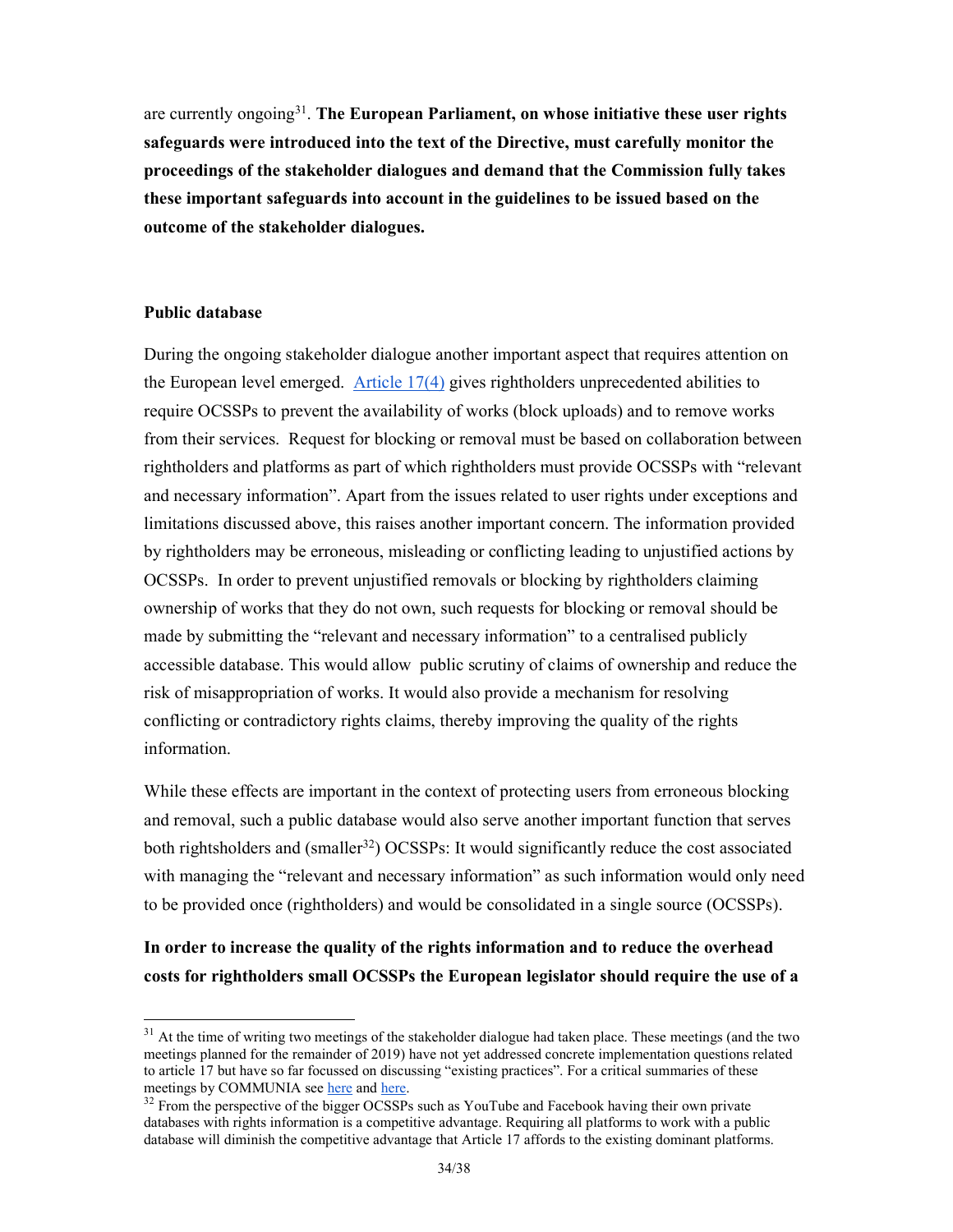single public database for the storage of the "relevant and necessary information" shared between rightholders and OCSSPs in the context of the blocking and removal actions undertaken in line with Article 17(4).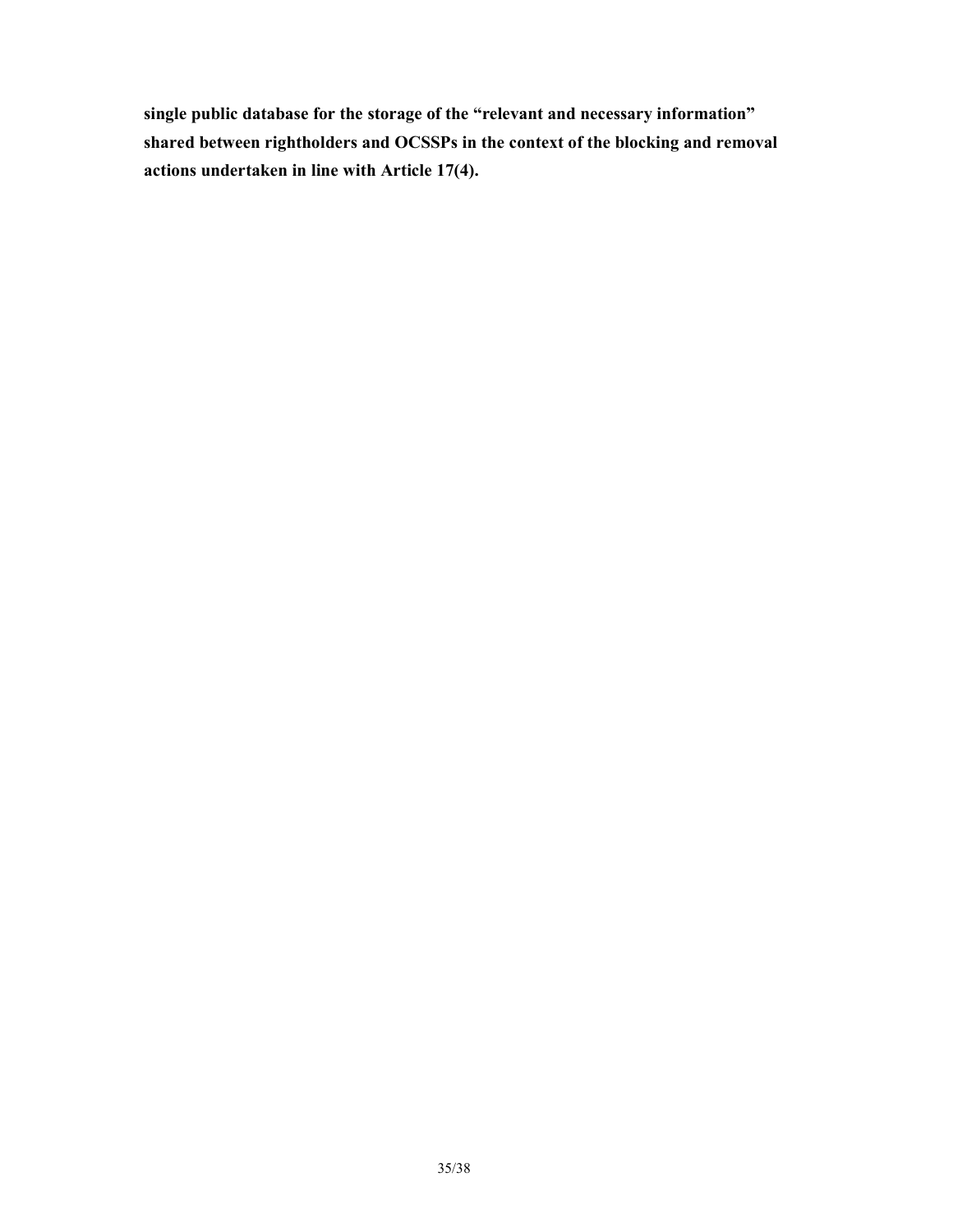# **Conclusions**

-

The above analysis of key provisions of the DSM directive shows that overall the Directive represents a substantial improvement for institutions from the research, education and cultural heritage sectors operating in the digital environment. Most of the provisions leave relatively little space for diverging implementations by the Member States (a welcome change from the approach of the InfoSoc directive) but there are a number of mainly secondary issues that can significantly improve (or worsen) the position of public interest organisations. Recommendations on how Member States can best deal with these issues are included throughout the text above in bold. In some cases (notably with regards to the TDM and OOCW provisions and in the context of implementing Article 17) there is also a continued need for the European legislator to intervene in order to avoid additional fragmentation of the copyright system.

In addition to these observations and recommendations related to individual Articles of the Directive two themes that are woven throughout the fabric of the Directive that should be on the radar of the European Legislator in the coming years. The first one is the continued need to fix the fragmentation of the user rights in the EU. The second one is the emerging issue of investing into registration infrastructures to improve the functioning of the EU copyright framework.

#### Fixing the fragmentation of exceptions and limitations

As outlined though this document the DSM directive does not contain dedicated steps towards reducing the fragmentation of user rights in the European Union. The existing system of optional exceptions and limitations established by the InfoSoc directive remains in place. In a welcome deviation from this approach all the new exceptions in the DSM DIrective are mandatory which prevents further fragmentation.

As outlined in the section on exceptions and limitations above (and specifically the section on Article 25) the fact that the Member States have to open up their copyright laws in order to implement the directive provides them with the opportunity to implement further (so far unimplemented) exceptions from the InfoSoc Directive and to strengthen or modify existing ones to better reflect the needs of beneficiary organisations. While this can theoretically lead to a harmonized set of 12 key exceptions<sup>33</sup> that would provide a minimum level of guaranteed

<sup>&</sup>lt;sup>33</sup> The 5 new exceptions from the DSM directive (TDM, online educational use, preservation and access to OOCWs) plus the 5 exceptions highlighted in the section on Article 25 (incidental inclusion, illustration for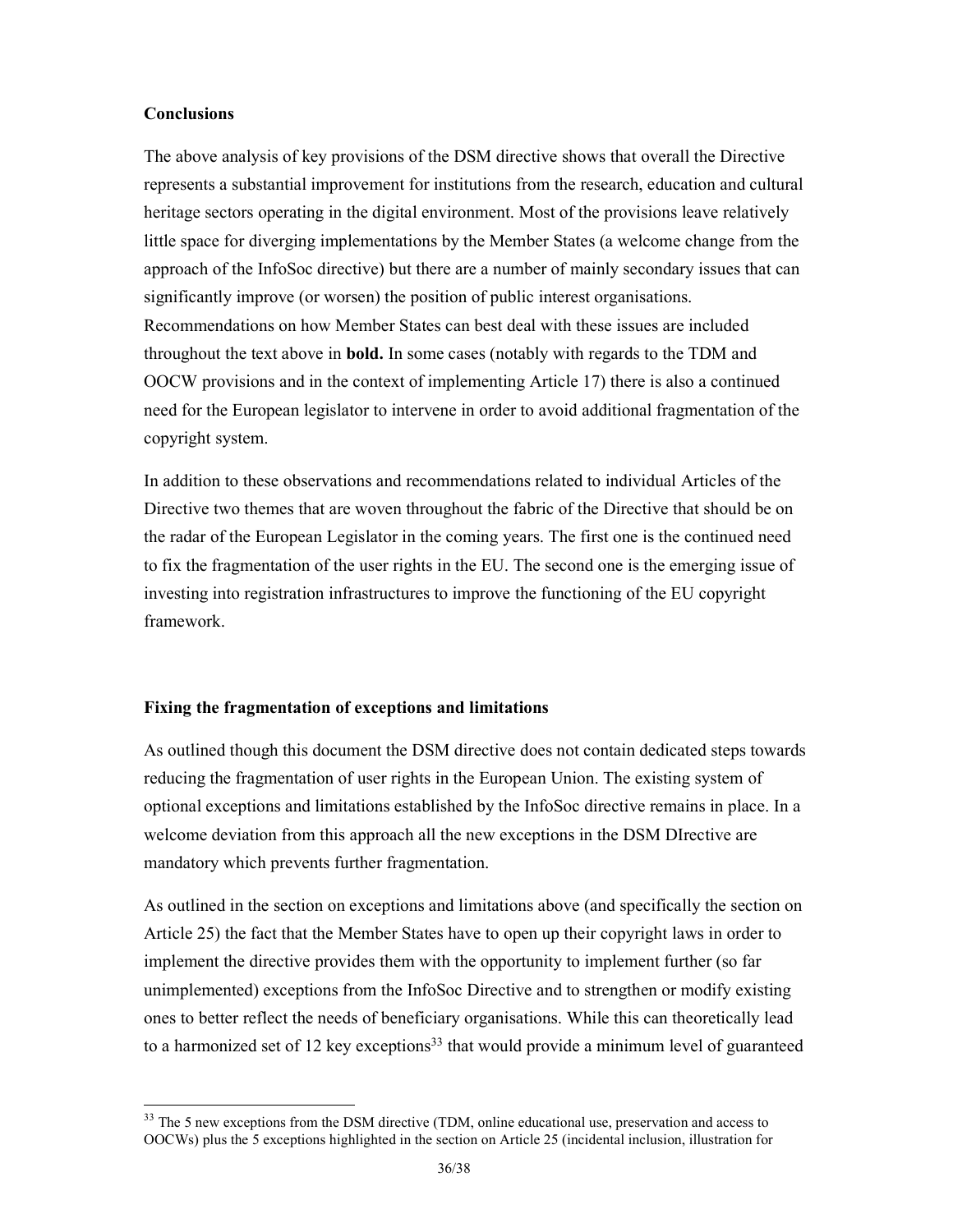user rights that can be enjoyed by citizens across the EU, this is a relatively unlikely outcome of the implementation process. On the Member States level EU wide harmonisation of user rights is generally not a political objective, in many Member States a "pure" implementation of the rules of the DSM directive will be more straightforward in terms of legislative procedure<sup>34</sup> and in many member states there is substantial political opposition to introducing additional exceptions.

Still from the perspective of the European legislator further harmonisation of exceptions and limitations must be a key policy objective. A situation in which the rights of users vary depending on the Member State from which the access the Internet undermines the idea of a Digital Single Market and is contrary to the principle of equality before the law. This means that the European Parliament should closely monitor the implementation of exceptions and limitations in the Member States and should continue to call attention to the problem of fragmentation.

One problem with this is that there is currently no official, comprehensive and up to date overview of the implementation landscape. The only unofficial source of such information, the above mentioned online resource www.copyrightexceptions.eu, dates from 2016 and is not actively maintained at this point in time<sup>35</sup>. As part of an effort to highlight the ongoing issue of fragmentation of user rights in the EU the European Parliament could explore ways of supporting the continued operation of this platform. Alternatively the European Commission should be requested to publish up to date information on the implementation of exceptions and limitations by the member states on a public single online portal provided by the Commission.

#### Building a registration infrastructure

-

The second theme that deserves forward looking attention from the EU legislator is the emergent trend of building registration infrastructures to improve the functioning of the EU copyright framework. Registration of work as a prerequisite for granting copyright protection is in violation of  $\Delta$ rticle 5(2) of the Berne Convention. This fact is frequently used to shut

teaching and scientific research, access for research and private study, reproductions by CHIs and freedom of panorama) plus the two de facto mandatory exceptions from Article  $17(7)$  (quotation and parody).

 $34$  The only EU member state that has so far published a complete implementation act, the Netherlands, is restricting itself implementing changes required by the DSM directive. According to the explanatory memorandum this is due to the fact that a pure implementation act can be adopted via a simplified legislative procedure.

<sup>&</sup>lt;sup>35</sup> The website was built by the Dutch CSO Kennisland, which stopped working on copyright issues at the end of 2018. Since then the website is in maintenance mode.